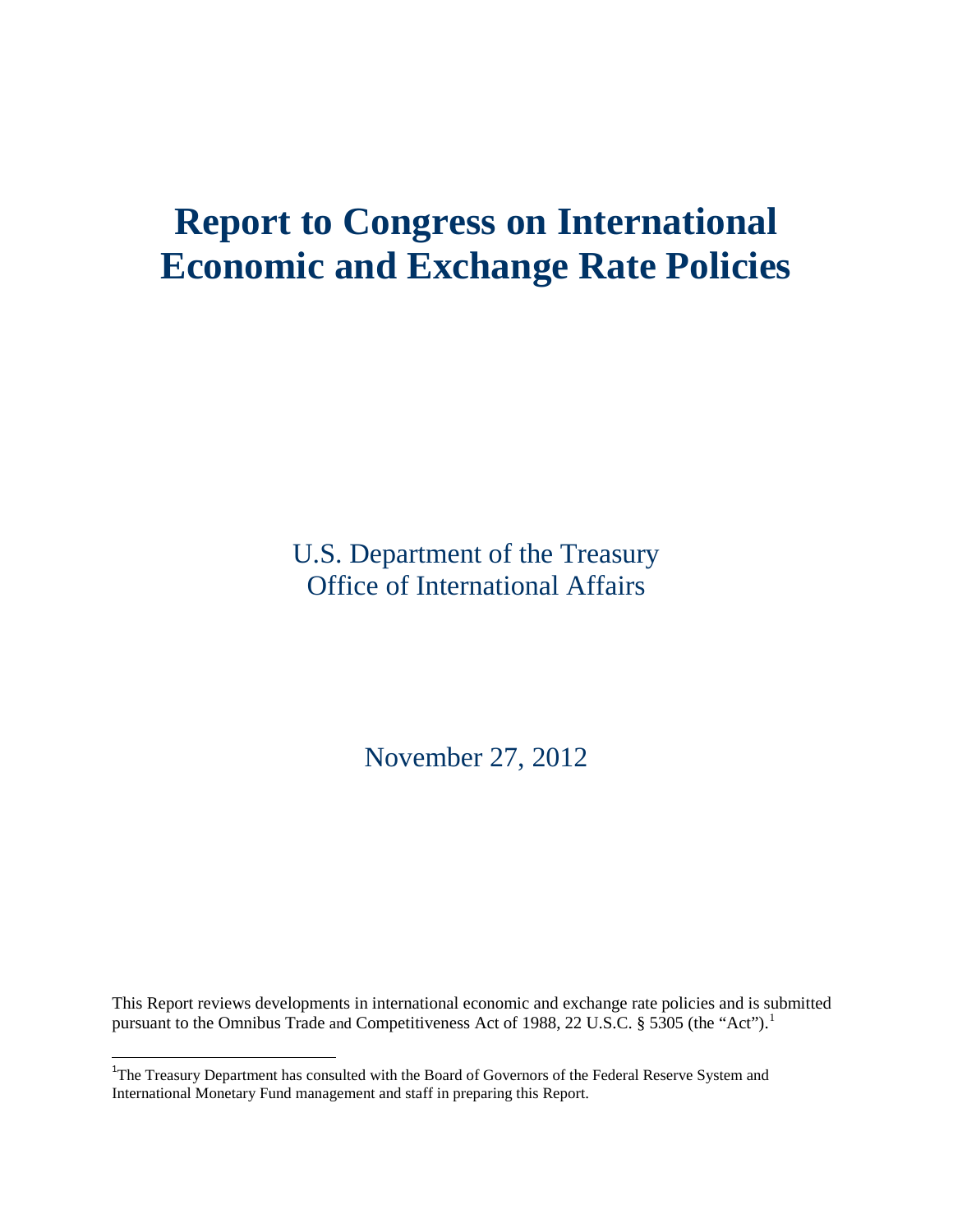# **Table of Contents**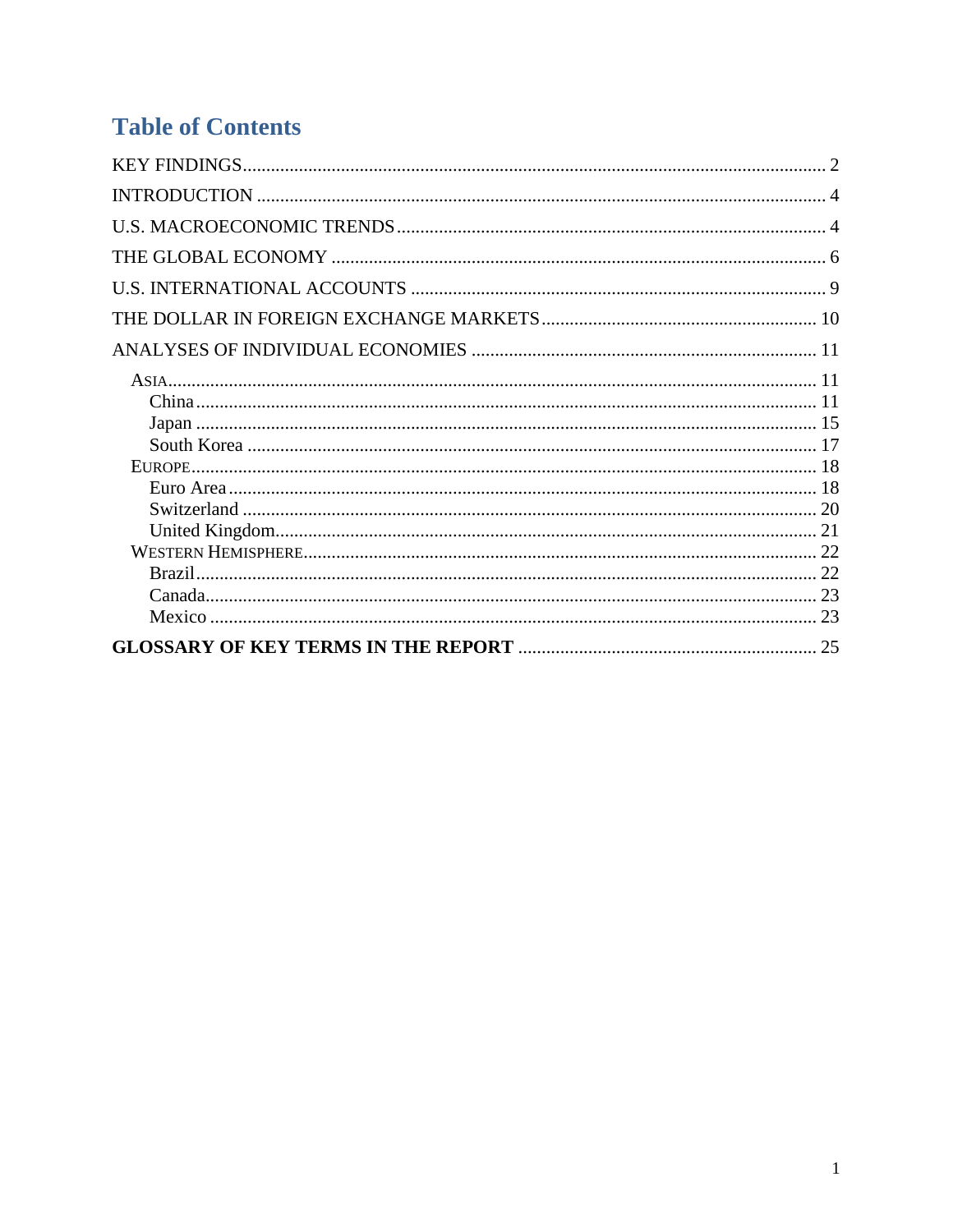# <span id="page-2-1"></span>**Key Findings**

The Omnibus Trade and Competitiveness Act of 1988 (the "Act") requires the Secretary of the Treasury to provide semiannual reports on the international economic and exchange rate policies of the major trading partners of the United States. Under Section 3004 of the Act, the Report must consider "whether countries manipulate the rate of exchange between their currency and the United States dollar for purposes of preventing effective balance of payments adjustment or gaining unfair competitive advantage in international trade." This Report covers developments in the first half of 2012, and where pertinent and available, data through early November 2012.

U.S. real GDP has grown at a 1.7 percent annual pace through the first three quarters of 2012. The economy continues to face a number of headwinds, including an uptick in oil prices; a summer drought; and the ongoing crisis in Europe, which among other things has slowed growth of global trade. Ongoing fiscal contraction at all levels of government has weighed on the pace of growth as well. Private final domestic demand has increased more rapidly, however, at an annual rate of 2.0 percent in 2012, with consumer spending remaining steady and residential investment starting to pick up. Since February 2010, 5.0 million new jobs have been created in the private sector. Boosting growth, creating jobs, and putting public finances on a sustainable path are priorities of the Administration. The Administration is aiming to cut the deficit to less than 3 percent of GDP by FY2018, and put the debt-to-GDP ratio on a declining path.

Global economic growth weakened further during the spring and summer of 2012, as several economies in Europe slipped into recession and growth slowed sharply in some emerging market economies. The IMF's latest outlook projects global growth to decelerate to 3.3 percent in 2012, down from 3.8 percent in 2011 and 5.1 percent in 2010. The main downside risk remains the situation in the euro area. The European Central Bank's Outright Monetary Transactions announcement in September, the launch of the European Stabilization Mechanism, and steps toward banking union have helped to reduce financial stress in the euro area, but important challenges remain.

Some progress has been made to reduce global imbalances. Nominal external imbalances have not returned to their pre-crisis highs. The United States and other external deficit economies have increased saving, and many emerging market economies with external surpluses have taken steps to increase domestic demand. Cyclical factors, however, such as weak growth, continue to play a key role in compressing imbalances.

<span id="page-2-0"></span>This report reviews the exchange rate policies of nine economies accounting for 70 percent of U.S. foreign trade. All of the major advanced economies have fully flexible exchange rates. Switzerland is the only advanced economy to have a managed exchange rate. In September 2011, the Swiss National Bank placed a ceiling on the euro/Swiss franc exchange rate following surging safe-haven capital inflows resulting from the euro area crisis and deflationary pressures. The openness of the Swiss economy and the small size of its financial markets limited the effectiveness of monetary policy measures in the face of massive capital inflows, contributing to the change in exchange rate policy.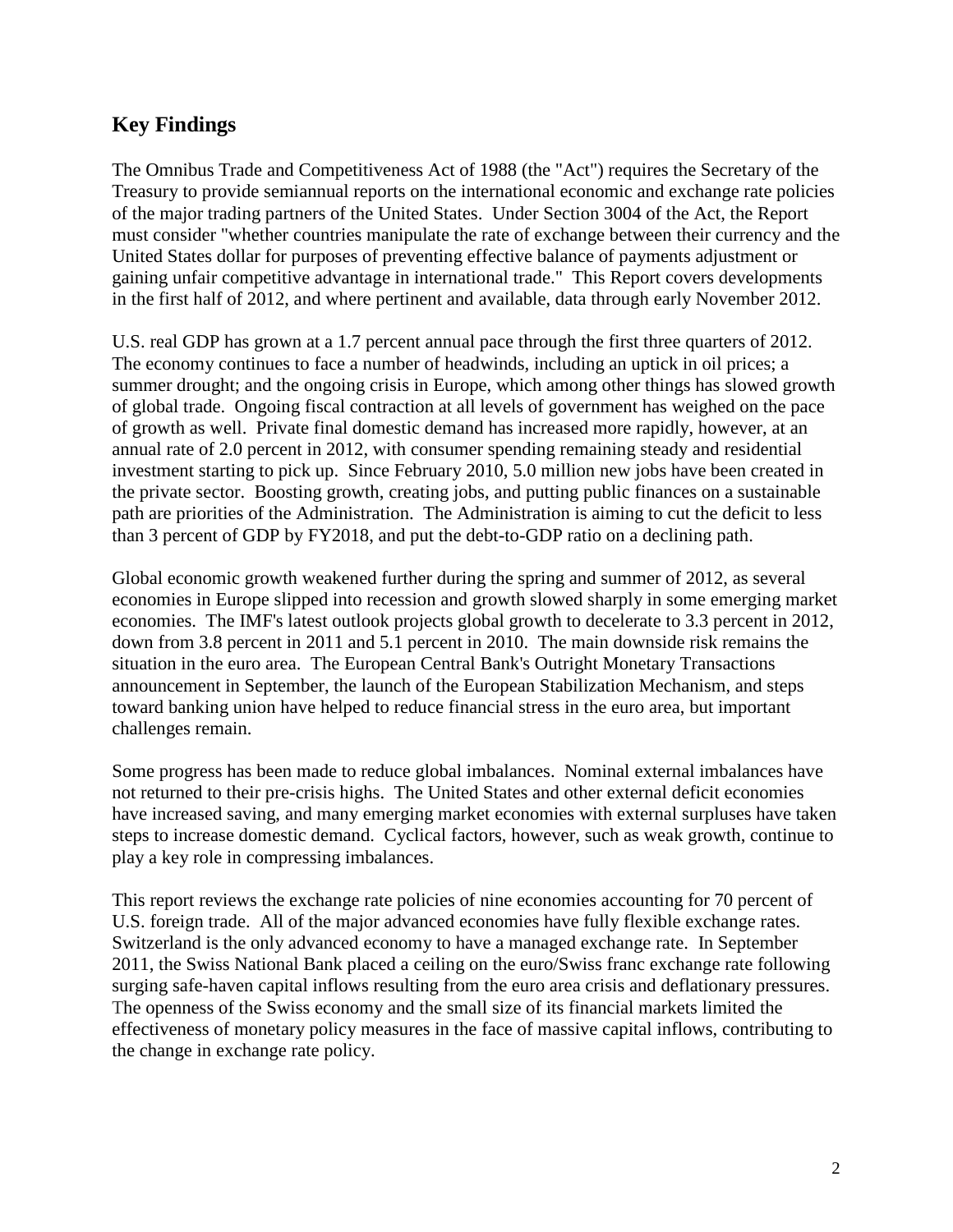Among major emerging market economies, several have managed exchange rates, with varying degrees of management. This Report highlights the need for greater exchange rate flexibility in these economies and most notably in China. It also emphasizes the need for greater transparency and more timely disclosure of official actions in the foreign exchange market.

From June 2010, when China moved the renminbi (RMB) off its peg against the dollar, through early November 2012, the RMB has appreciated by 9.3 percent against the dollar and 12.6 percent on a real, inflation-adjusted basis. China's trade and current account surpluses both have fallen to 2.6 percent of GDP from a peak of 8.8 and 10.1 percent of GDP, respectively. Because of these changes, estimates of the remaining degree of undervaluation have narrowed over the past two and a half years.

In April 2012, The People's Bank of China announced a widening of the RMB daily trading band against the dollar. At the May 2012, Fourth U.S.-China Strategic and Economic Dialogue meeting the Chinese authorities committed to steadily promote the market-based reform of interest rates to enhance their role in optimizing resource allocation and monetary policy transmission, and committed to expand the Qualified Foreign Institutional Investor quota to \$80 billion. Chinese authorities also implemented changes in June and July 2012 to give banks greater flexibility over deposit and lending rates.

Reserve accumulation, an indicator of the degree of Chinese intervention in the currency market, has slowed markedly since the third quarter 2011. Reserve growth averaged \$18.7 billion per quarter in the four quarters ending September 30, 2012, compared to an average \$140 billion per quarter during the four preceding quarters. This decline reflects a combination of decreased capital flows to emerging markets, including to China, sparked by increased risk aversion and the euro-area crisis, China's own slowdown and the decline in China's trade and current account surpluses.

Despite these encouraging developments, the process of adjustment remains incomplete, and more progress is needed. China's exceedingly high foreign exchange reserves, the persistence of trade and current account surpluses, despite China's favorable cyclical position compared to advanced economies operating well below potential output, and the limited degree of appreciation of the RMB relative to the rapid productivity gains in the traded goods sector, suggest that the real exchange rate of the RMB remains significantly undervalued, and further appreciation of the RMB against the dollar and other major currencies is warranted. Chinese authorities acknowledge the need for continued exchange rate reform, and have reaffirmed their commitment to move more rapidly toward a market-determined exchange rate at the G-20 Leaders' Summit in Los Cabos, Mexico, in June 2012; and at the G-20 Finance Ministers/Central Bank Governors Meeting in Mexico City in November 2012.

Based on the analysis in this report, Treasury has concluded that no major trading partner of the United States met the standards identified in Section 3004 of the Act during the period covered in the Report. Treasury will continue to closely monitor exchange rate developments in all the countries covered in this report, with particular attention to the pace of RMB appreciation, and press for policy changes that yield greater exchange rate flexibility, improve transparency, level the playing field, and support a strong, sustainable, and balanced global economy.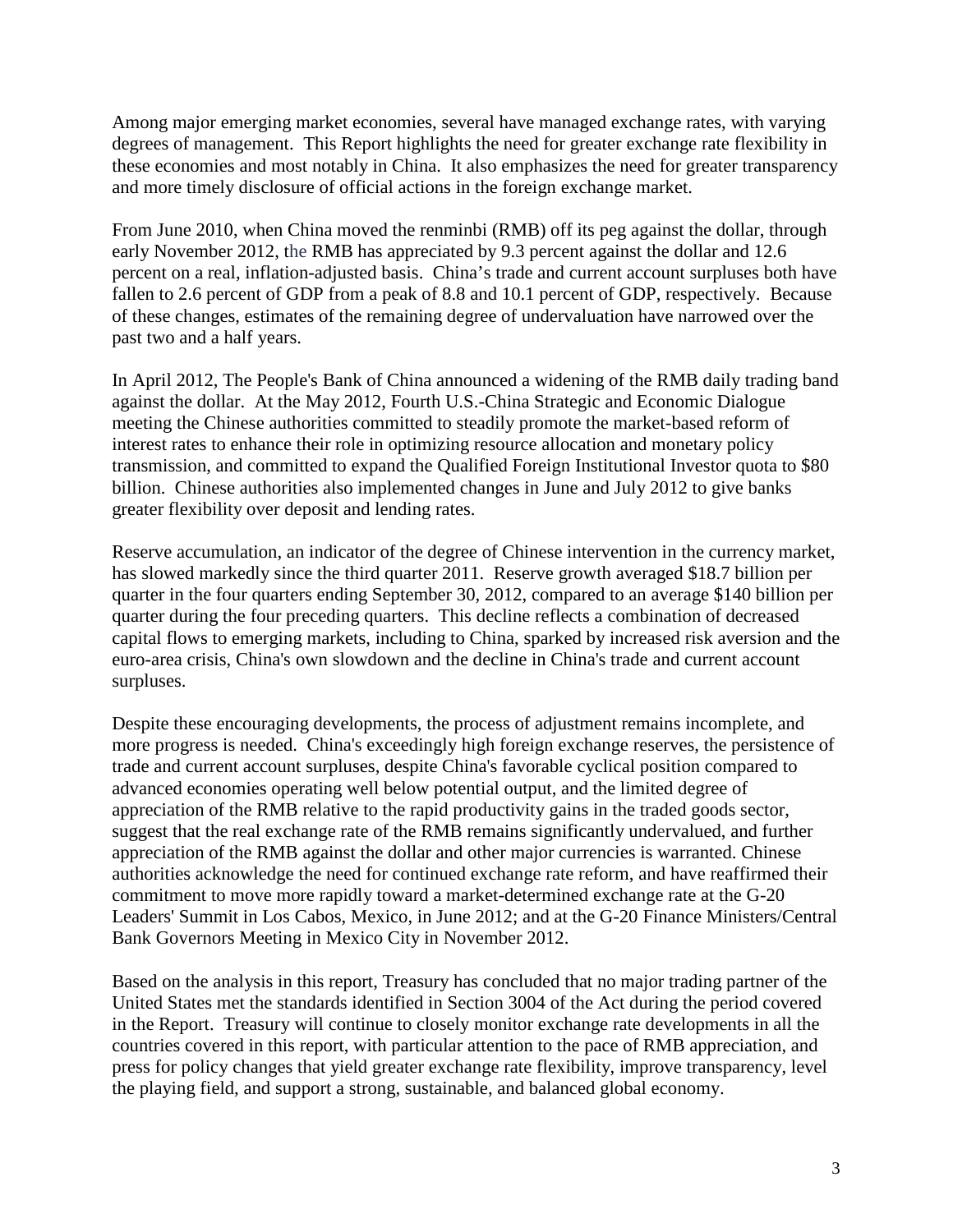# <span id="page-4-0"></span>**Introduction**

This Report focuses on international economic and foreign exchange developments in the first half of 2012. Where pertinent and when available, data and developments through early November 2012 are included.

Exports and imports of goods to and from the nine economies analyzed in this Report accounted for 70 percent of U.S. merchandise trade in the first nine months of 2012.

# <span id="page-4-1"></span>**U.S. Macroeconomic Trends**

#### *U.S. Economic Growth Continued at a Moderate Pace*

Real GDP grew by 1.7 percent at an annual rate during the first three quarters of 2012, following a 2.0 percent increase over the four quarters of 2011. The economy continues to face a number of headwinds, including a pickup in energy prices, the effect of severe drought conditions on agricultural output, and the ongoing sovereign debt crisis in Europe. Consumer spending rose at a 2.0 percent annual rate from the end of 2011 through the third quarter of 2012, in line with the pace recorded during the four quarters of 2011. Growth of residential investment picked up smartly to a 14.4 percent pace from 3.9 percent during 2012. However, business fixed investment moderated. Growth of equipment and software investment slowed from 11.4 percent over the four quarters of 2012 to 3.4 percent at an annual rate during the first three quarters of 2012. Business spending on structures also slowed during the first three quarters of 2012, growing by 2.8 percent compared to 6.9 percent during 2012. Severe drought conditions cut into farm inventories during the spring and summer months. The change in private inventories reduced real GDP growth in the first three quarters of the year by 0.3 percentage point per quarter on average. In 2011, the change in private inventories reduced growth by 0.1 percentage point. Growth of exports and imports has moderated this year, and net exports have been roughly neutral for GDP growth on balance after adding slightly less than 0.1 percentage point to growth in 2011.

Ongoing fiscal contraction at all levels of government continued to weigh on growth during the first half of 2012. Altogether, government consumption and investment subtracted 0.4 percentage point on average from both the first and second quarters, somewhat less than the 0.7 percentage point quarterly drag averaged during 2011. In the third quarter, however, federal spending rose, boosted by a jump in defense outlays, making a positive (0.7 percentage point) contribution to real GDP growth for the first time since early 2010. The state and local sector was essentially neutral for growth after being a drag on economic activity for the past three years – the longest stretch of falling state and local expenditures in post-war history.

The economy is expected to expand at a moderate pace through the end of 2012 and gradually strengthen over the course of 2013. A consensus of private forecasters currently expects real GDP to grow at a 1.8 percent annual rate in the fourth quarter of this year, and increase by 2.4 percent over the four quarters of 2013.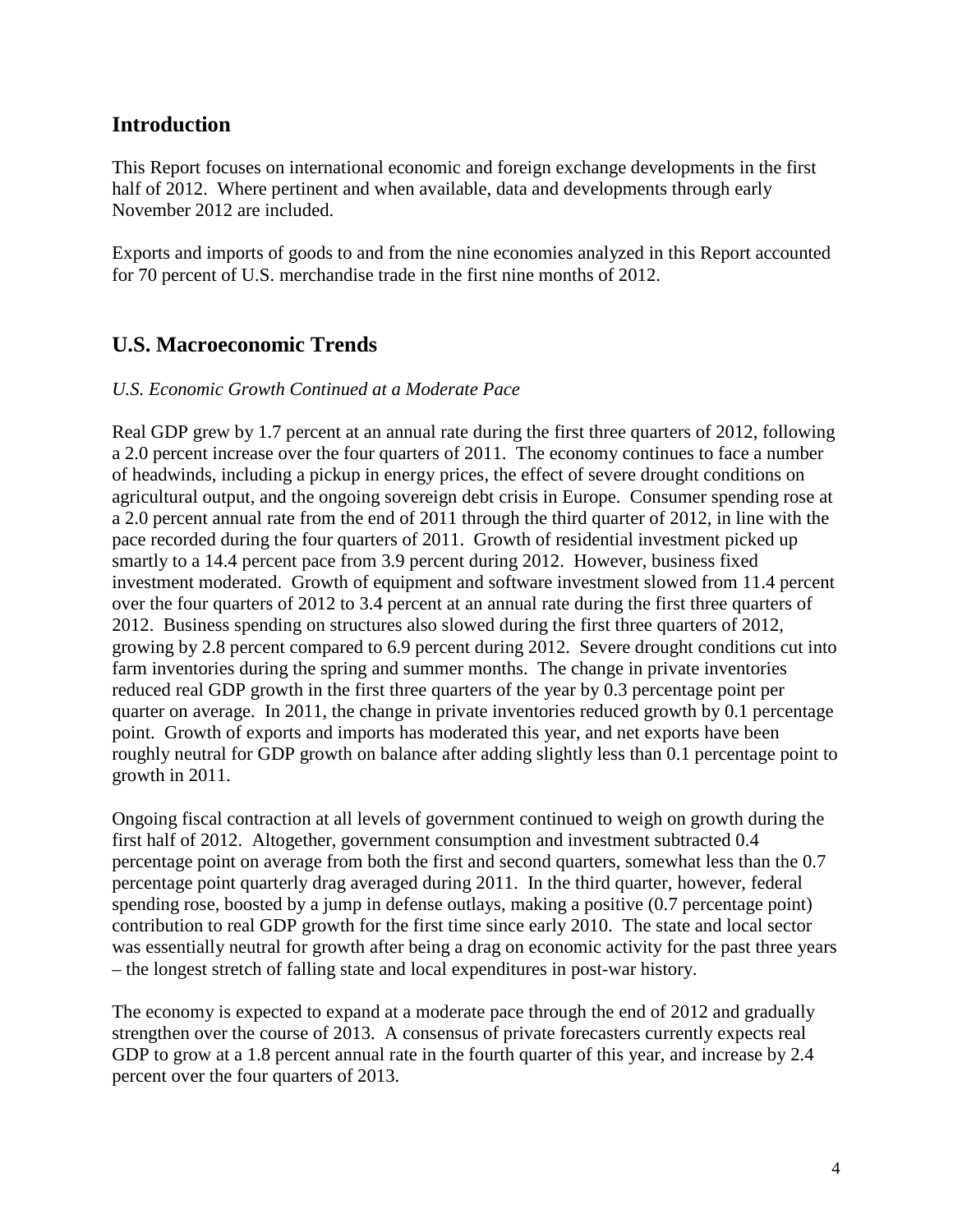#### *The Housing Sector Stabilized*

Activity in the housing market has firmed over the past few quarters, supported by improving house prices, declining inventories, and record-low mortgage rates. A variety of indicators continued to show improvement, including housing starts and home sales, both of which have been trending higher for the past five quarters. Housing starts rose to 872,000 at an annual rate in September 2012, the highest level in over four years, up nearly 35 percent from a year earlier and over 80 percent above the 478,000 starts in April 2009, the lowest level since data have been collected starting in 1959. Sales of new single-family homes have risen 27 percent over the past year, reaching 389,000 at an annual rate in September 2012. Sales of existing single-family homes (94 percent of all home sales) increased 11 percent over the past year to roughly 4.2 million at an annual rate in September. The inventory of homes available for sale continued to decline. At the end of September the supply of new single-family homes on the market fell to a 4.5-month supply, in line with its long-term average, and there was a 5.9-month supply of existing homes for sale. Residential investment has contributed positively to GDP growth in each of the past six quarters following a five-year period of subtracting from GDP growth. The pickup in housing activity has helped lift house prices recently. Several house price measures have posted year-over-year gains in recent months. The S&P/Case-Shiller 20-city house price index rose 2.0 percent year-over-year in August 2012, contrasting with the 3.7 percent decline in this measure in the year through August 2011. Likewise, the FHFA house price index rose 4.8 percent over the same period, compared with a 3.9 percent decline in the year through August 2011. Despite these improvements, housing demand continues to be tempered down by elevated unemployment, the low level of household formation, and tight lending conditions.

#### *Labor Market Conditions Continued to Improve*

Job creation has proceeded at a steady pace thus far in 2012. On average, nonfarm payrolls increased by 173,000 per month in the four months ending in October, accelerating slightly from the 146,000 average monthly gain in the first half of the year. Nearly 4.5 million jobs have been created since February 2010 through October 2012, including 5.0 million in the private sector. The unemployment rate fell by 0.6 percentage point between December 2011 and October 2012 to 7.9 percent, the lowest level in more than three and a half years. Despite these gains, private employment is still 3.9 million lower than at the start of the recession in December 2007 and the unemployment rate is 2.9 percentage points higher. Some progress has been made in reducing long-term unemployment, but the share of the unemployed out of work for 27 weeks or more remains high. This rate stood at 40.6 percent as of October 2012, down from a record level of 45.4 percent in April 2010.

#### *Energy Prices Trended Higher, but Inflation Remained Moderate*

Energy prices trended higher during the first half of 2012. They subsequently eased but trended higher again in late summer. Nevertheless, they remain below their peaks earlier in the year. The front-month futures price of West Texas Intermediate (WTI) crude oil averaged \$90 per barrel in October, down from a high of \$106 per barrel in March but roughly \$3 above its yearearlier level. The U.S. average retail price for regular gasoline rose sharply during the spring, peaking at \$3.94 per gallon in early April, but as of late October stood at \$3.57 per gallon.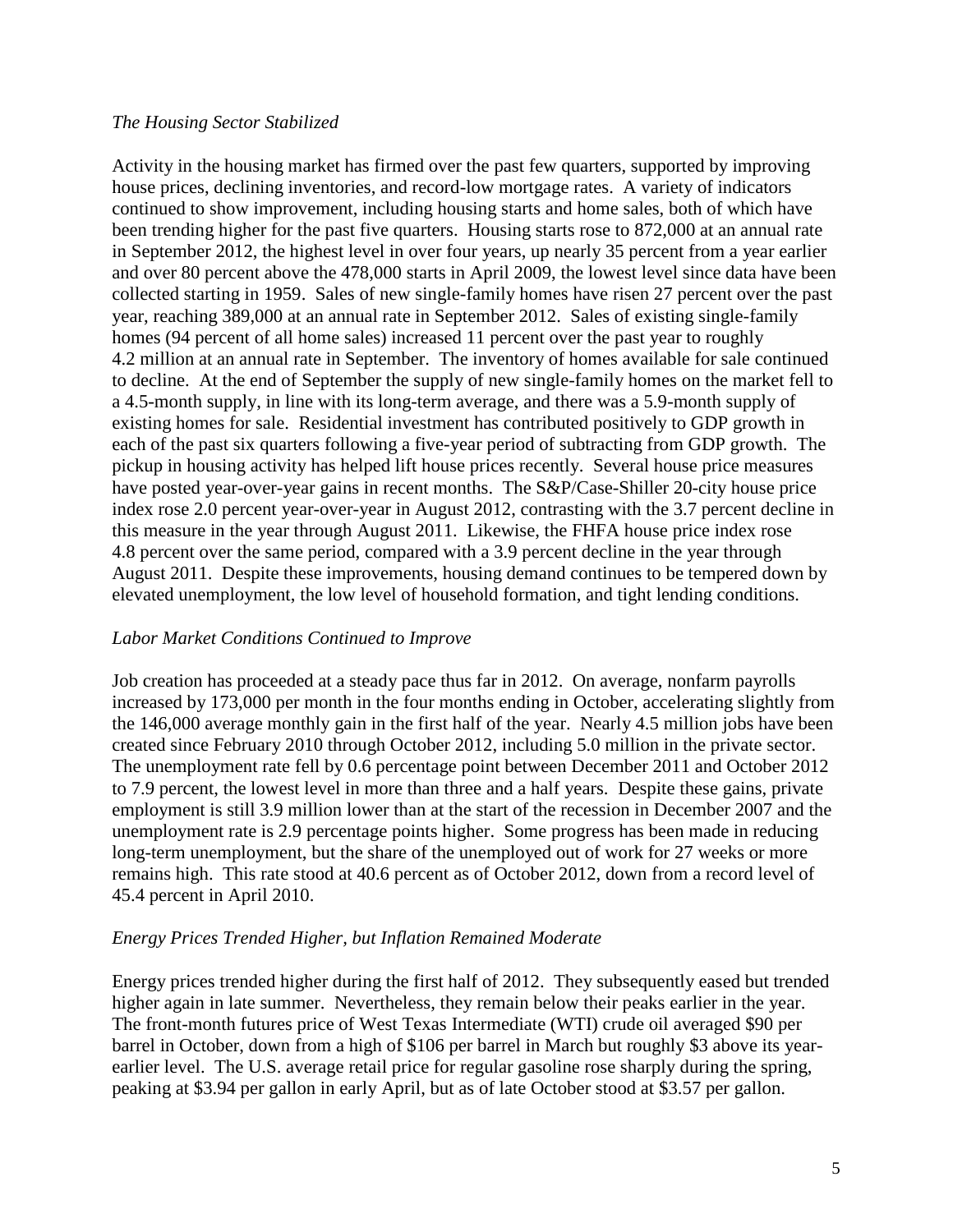Rising energy prices and a pickup in food price inflation pushed headline inflation measures higher in early 2012, but headline inflation has moderated more recently. Core inflation has risen since early 2011 but remains moderate by historical standards and the pace of increase has slowed recently. Persistent slack in labor markets, as well as low capacity utilization, have helped contain inflationary pressures. Over the year that ended in September 2012, the consumer price index rose 2.0 percent, slowing from a 3.9 percent increase in the previous twelve months. Core consumer prices (excluding food and energy) also advanced 2.0 percent, matching the rate in the corresponding year-earlier period. The three-month gain in the core CPI was 1.2 percent (annualized) in September, down from gains of around 2.5 percent in the spring and the smallest three-month rise since December 2010. Compensation cost growth has also moderated; over the year ending in September 2012, the Employment Cost Index (ECI) for private-industry workers rose 1.9 percent, compared with a 2.2 percent rise in the twelve months through September 2011.

#### *Fiscal Consolidation Remains a Priority*

The federal budget deficit narrowed to \$1.1 trillion (7.0 percent of GDP) in FY2012 from \$1.3 trillion (8.7 percent of GDP) in FY2011. The deficit has declined by roughly 3 percentage points as a share of the economy from a peak of 10.1 percent in FY2009. Putting federal finances on a more sustainable course in a way that supports growth and creates jobs in the near term is important to both maintaining the recovery and ensuring stronger growth over the long term. The Administration's FY2013 budget proposal would cut the deficit to less than 3 percent of GDP by FY2018, and put the debt-to-GDP ratio on a declining path. The primary deficit – receipts less outlays, excluding net interest – would reach balance in FY2018. Importantly, the budget would achieve these goals in a way that preserves room for the programs needed to support the most vulnerable citizens and enhances our long-run competitiveness through targeted investments in education, infrastructure, and research and development.

# <span id="page-6-0"></span>**The Global Economy**

Global economic growth weakened during the spring and summer of 2012. It was held back in part by headwinds from Europe and by a slowdown in the pace of demand growth in some large

emerging market economies. The IMF projects global growth in 2012 will fall to 3.3 percent from 3.8 percent in 2011. Among the economies covered in this report, only Japan and the United States are projected to have higher growth rates in 2012 than in 2011.

Growth in the advanced economies overall is projected to be anemic, with output rising 1.3 percent. Output in the euro area and the United Kingdom is projected to decline this year.



Although much stronger than advanced economy growth, output growth in the emerging market economies is projected to moderate nearly a full percentage point to 5.3 percent in 2012 from 6.2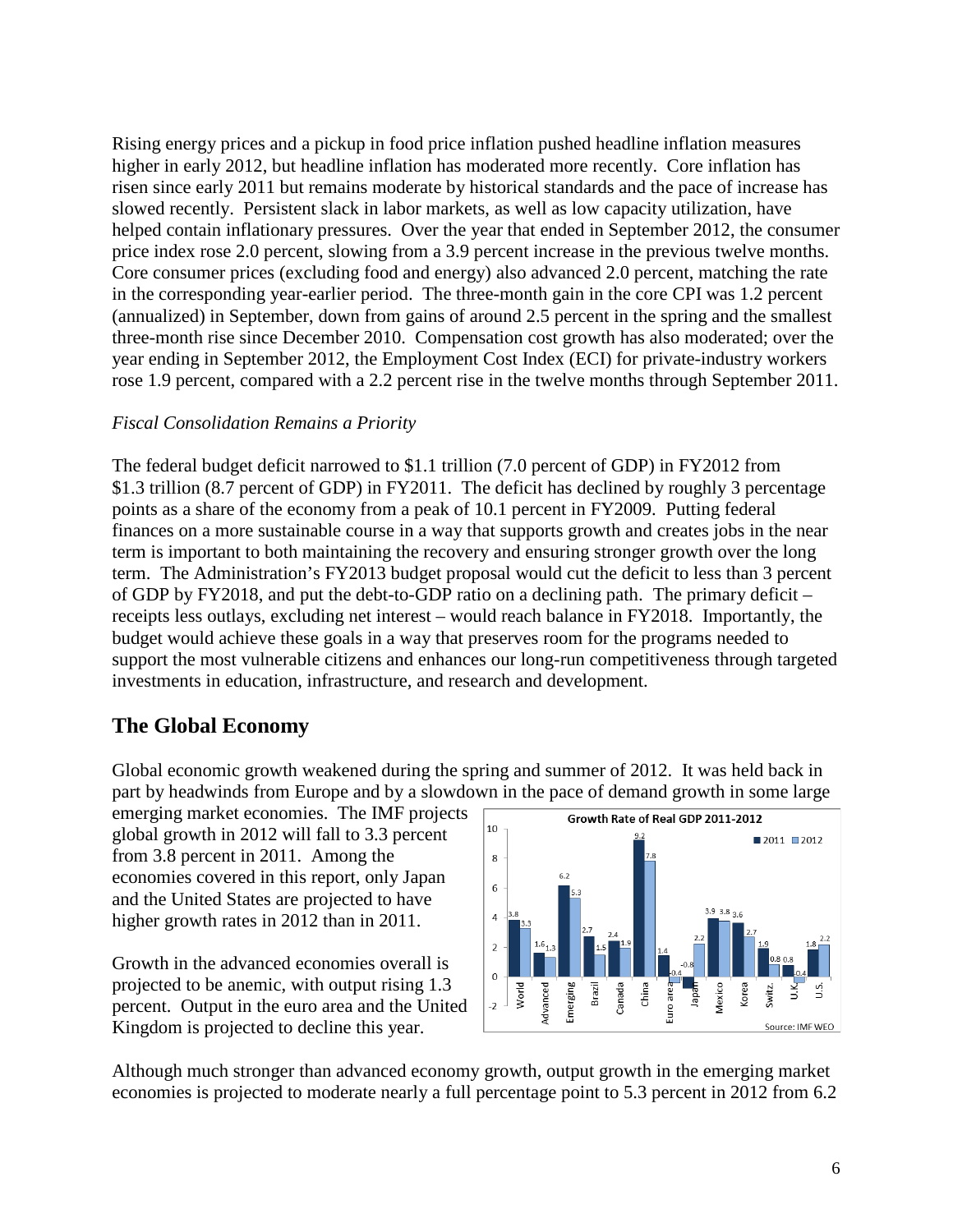percent last year. Europe has been an important factor in the slowdown in emerging market growth, reducing external demand. Other factors include the effects of past policy actions aimed at reducing overheating and weaker than expected domestic demand growth in some economies.

Three years after the recovery from the financial crisis began, output in many advanced economies has yet to return to its pre-crisis level. In Italy, output has fallen for the past four quarters and is now only 0.3 percent above its trough. Output in France has been stagnant for four quarters. Output in the United Kingdom fell in the first half of 2012 but rose in the third quarter. Japan's economy also has been struggling to find a steady footing. Australia experienced the mildest recession among the advanced economies and has seen the strongest recovery, with output rising 9.8 percent above its trough.

In contrast, output in all the G-20 emerging market economies has expanded beyond its pre-crisis level. Nevertheless, there has been a slowdown in growth in many of these emerging markets over the past few quarters.

Uncertainty around the near-term outlook remains



elevated. While a principal risk remains the situation in the euro area, European leaders have offered significant proposals to strengthen their institutions. The ECB's announcement of Outright Monetary Transactions (OMT), the launch of the External Stabilization Mechanism, country reforms, and the European Commission's plan to establish a banking union have helped reduce financial stress in recent months. Rapid implementation of these proposals and continued progress on economic reforms will be essential to restoring economic growth in Europe.

Global economic growth could also be negatively affected if policymakers in the United States do not take actions to moderate the sharp fiscal adjustments implied under current legislation while putting into place a more balanced set of policies to ensure gradual fiscal consolidation over the medium-term. Uncertainty also remains about the extent of the slowdown in growth in emerging market economies and the effectiveness of the policy response.

#### *Progress on Global Rebalancing*

Global rebalancing is an important component of strengthening global demand. At the Pittsburgh Summit in September 2009, Leaders of the G-20 launched a Framework for Strong, Sustainable, and Balanced Growth. The goal of the Framework was to help ensure a more balanced global economy that was less prone to crisis. Since then there has been some progress on rebalancing. Most notably, nominal external imbalances have not returned to their pre-crisis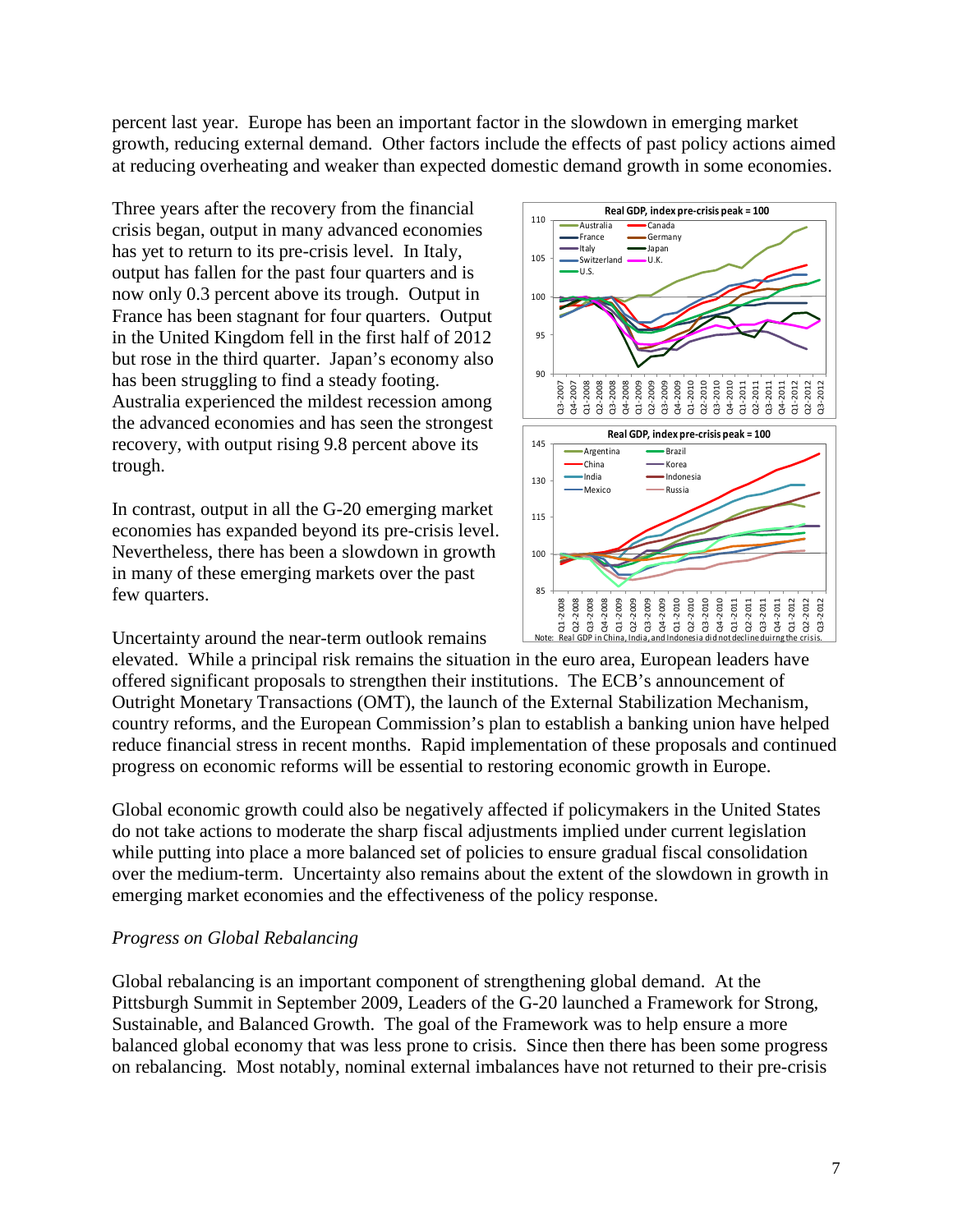highs and the IMF is projecting that imbalances will widen only moderately over the mediumterm.

The United States and other external deficit economies have increased saving, and many emerging market economies with external surpluses have taken steps to increase domestic demand. Cyclical factors, however, such as weak growth, continue to play a key role in compressing imbalances.

Foreign currency reserve accumulation by most major emerging market holders



declined in the second half of 2011 as a result of increased global risk aversion, weaker capital flows, and downward pressure on emerging market currencies. Chinese foreign currency reserves, for example, fell by \$12.8 billion a month in the last five months of 2011.

Accumulation has resumed in 2012, although at a slower pace than in the 2009 to mid-2011 period. Saudi Arabia is the only emerging market economy for which the pace of reserve accumulation has been increasing, reflecting rising oil prices. India's foreign currency reserves have fallen since July 2011 as the Reserve Bank of India intervened on several occasions to limit depreciation of the rupee, although the pace of intervention has been reduced in 2012. Despite the slowdown in reserve accumulation, the IMF's reserve adequacy metric indicates that many major emerging market economies have reserves in excess of

| Foreign Currency Reserve Accumulation: Major Holders                                       |             |                                       |                    |                 |  |  |
|--------------------------------------------------------------------------------------------|-------------|---------------------------------------|--------------------|-----------------|--|--|
|                                                                                            | October     |                                       |                    |                 |  |  |
|                                                                                            | 2012        | Average Monthly increase, \$ millions |                    |                 |  |  |
|                                                                                            | Reserves \$ | Feb 2009 to                           | <b>Jul 2011 to</b> | Dec 2011 to     |  |  |
|                                                                                            | millions    | <b>Jul 2011</b>                       | Dec 2011           | <b>Oct 2012</b> |  |  |
| China                                                                                      | 3,285,095   | 45,973                                | $-12,827$          | 11,550          |  |  |
| Japan                                                                                      | 1,196,844   | 3,151                                 | 29,851             | $-2,394$        |  |  |
| Saudi Arabia                                                                               | 613,373     | 2,265                                 | 7,029              | 9,761           |  |  |
| Russia                                                                                     | 476,380     | 3,817                                 | $-4,781$           | 2,492           |  |  |
| Switzerland                                                                                | 456,124     | 6,564                                 | 7,485              | 18,501          |  |  |
| Taiwan                                                                                     | 399,216     | 3,675                                 | $-3,044$           | 1,367           |  |  |
| Brazil                                                                                     | 369,212     | 5,230                                 | 1,427              | 2,893           |  |  |
| Korea                                                                                      | 314,255     | 3,556                                 | $-1,142$           | 1,602           |  |  |
| Hong Kong                                                                                  | 291,210     | 3,357                                 | 1,375              | 1,702           |  |  |
| India                                                                                      | 260,465     | 1,636                                 | $-4,645$           | $-247$          |  |  |
| Latest data are for September 2012 for China, Saudi Arabia, Russia, Brazil, and Hong Kong. |             |                                       |                    |                 |  |  |

levels adequate to cover potential balance of payments shocks.

The rise in global risk aversion that led to downward pressure on many emerging market currencies resulted in safe haven inflows into Japan and Switzerland. Japan intervened in August 2011 and again in late October and early November to limit appreciation of the yen. These interventions resulted in the sharp increase in reserve accumulation shown in the table above, although the interventions had only a temporary effect on Japan's exchange rate. Japan has not intervened thus far in 2012. Its reserves have fallen largely as a result of valuation changes.

The worsening euro crisis in the summer of 2011 led to massive capital inflows to Switzerland. In September 2011, Switzerland imposed a ceiling on the value of the Swiss franc against the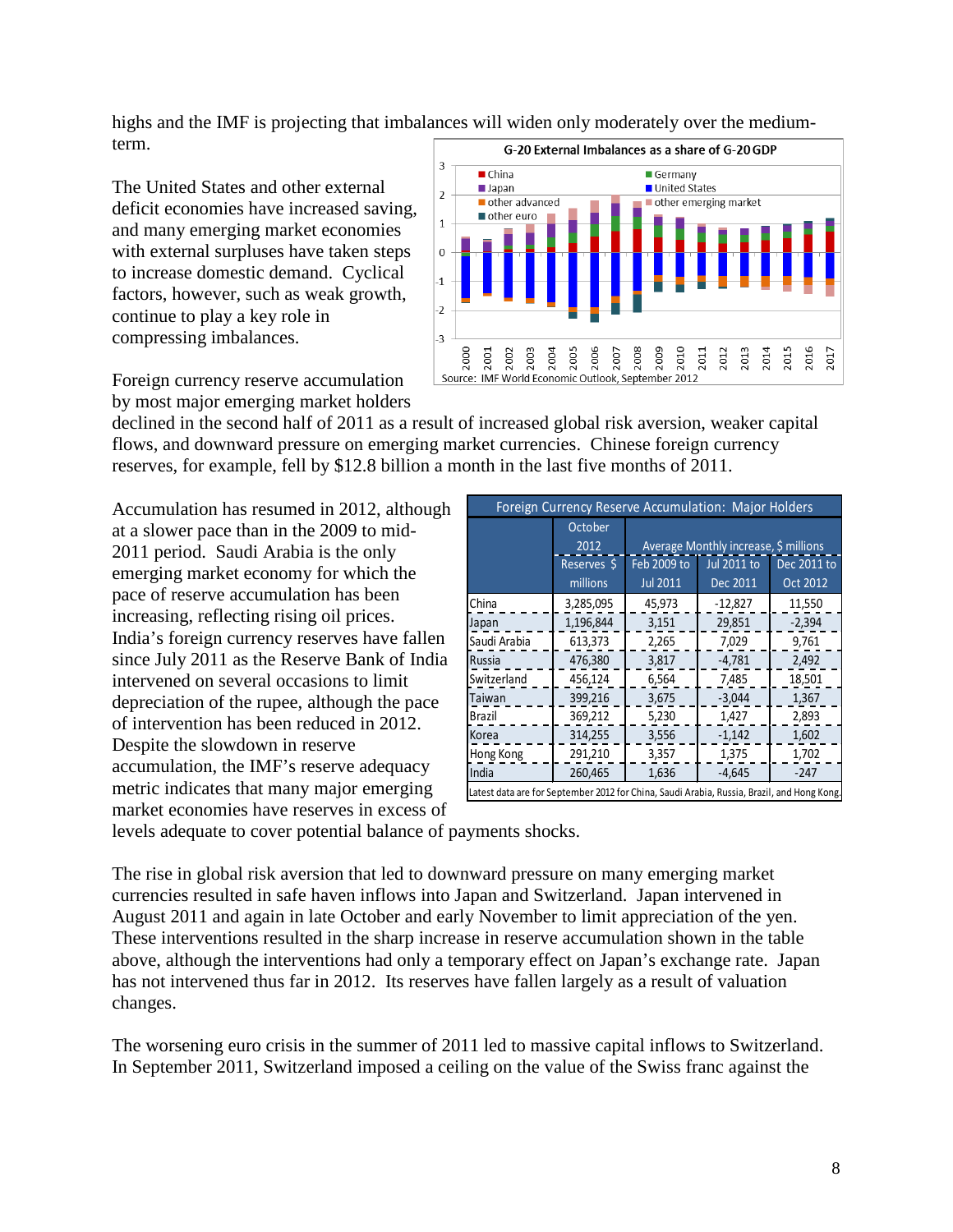euro. Swiss foreign currency reserves have risen sharply since then. In the first ten months of 2012, Swiss foreign currency reserves increased by an average of \$18.5 billion a month.

# <span id="page-9-0"></span>**U.S. International Accounts**

The U.S. current account deficit rose to 3.1 percent of GDP in 2011 from 3.0 percent in 2010. In dollar terms, the deficit increased to \$466 billion in 2011 from \$442 billion the previous year. The surplus in the services trade and the balance on income rose but were offset by a larger deficit in goods trade.

| <b>U.S. Balance of Payments and Trade</b>                      |          |          |           |          |          |                    |
|----------------------------------------------------------------|----------|----------|-----------|----------|----------|--------------------|
| (\$ billions, seasonally adjusted unless indicated)            | 2010     | 2011     | $Q3 - 11$ | Q4-11    | Q1-12    | Q <sub>2</sub> -12 |
| <b>Current Account</b>                                         |          |          |           |          |          |                    |
| Balance on goods                                               | $-645.1$ | $-738.4$ | $-180.6$  | $-189.3$ | $-194.3$ | $-185.8$           |
| Balance on services                                            | 150.4    | 178.5    | 45.8      | 43.0     | 45.9     | 46.5               |
| Balance on income (including employee compensation)            | 183.9    | 227.0    | 58.5      | 59.9     | 47.4     | 55.5               |
| Net unilateral current transfers                               | $-131.1$ | $-133.1$ | $-31.8$   | $-32.2$  | $-32.7$  | $-33.6$            |
| <b>Balance on current account</b>                              | $-442.0$ | $-465.9$ | $-108.2$  | $-118.7$ | $-133.6$ | $-117.4$           |
| <b>Balance on current account as % of GDP</b>                  | $-3.0$   | $-3.1$   | $-2.9$    | $-3.1$   | $-3.5$   | $-3.0$             |
| Capital and Financial Account (financial inflow $= +$ )        |          |          |           |          |          |                    |
| Net official assets                                            | 403.9    | 92.3     | 14.7      | $-105.4$ | 119.6    | 96.4               |
| Net bank flows                                                 | $-335.4$ | 522.8    | 107.2     | 44.1     | 96.3     | 68.9               |
| Net direct investment flows                                    | $-122.0$ | $-185.3$ | $-7.1$    | $-35.1$  | $-93.9$  | $-45.8$            |
| Net sales of securities                                        | 298.1    | 37.6     | 60.4      | 83.2     | 51.1     | $-30.3$            |
| Net liabilities to unaffiliated foreigners by nonbank concerns | 95.9     | $-5.0$   | $-10.3$   | 25.1     | $-25.0$  | $-8.4$             |
| Other*                                                         | 42.2     | 92.8     | 5.4       | 51.4     | 16.7     | 7.6                |
| Balance on capital and financial account                       | 382.7    | 555.1    | 170.3     | 63.4     | 164.7    | 88.5               |
| <b>Memo Items</b>                                              |          |          |           |          |          |                    |
| Statistical discrepancy                                        | 59.2     | $-89.2$  | $-62.1$   | 55.3     | $-31.1$  | 28.9               |
| Change in foreign official assets in the United States         | 398.2    | 211.8    | 19.9      | $-2.9$   | 69.7     | 83.0               |
| <b>Current Account Detail: Trade in Goods</b>                  |          |          |           |          |          |                    |
| Exports of goods                                               |          |          |           |          |          |                    |
| Agricultural products                                          | 107.7    | 126.2    | 31.3      | 31.1     | 30.5     | 33.7               |
| Industrial supplies and materials (including petroleum)        | 406.0    | 518.7    | 133.9     | 132.4    | 132.6    | 132.0              |
| Capital goods except autos                                     | 447.8    | 493.2    | 125.5     | 126.9    | 131.2    | 131.3              |
| Automotive products                                            | 112.0    | 133.1    | 34.4      | 34.4     | 36.5     | 37.5               |
| Consumer goods except autos and food                           | 165.2    | 175.0    | 44.3      | 44.5     | 44.1     | 45.8               |
| Other goods                                                    | 50.2     | 51.2     | 12.8      | 12.8     | 13.7     | 13.8               |
| <b>Total exports of goods</b>                                  | 1,288.9  | 1,497.4  | 382.2     | 382.2    | 388.5    | 394.1              |
| Imports of goods                                               |          |          |           |          |          |                    |
| Agricultural products                                          | 92.5     | 108.2    | 27.1      | 28.2     | 28.0     | 27.6               |
| Industrial supplies and materials (including petroleum)        | 622.9    | 782.1    | 196.6     | 197.1    | 199.0    | 191.1              |
| Capital goods except autos                                     | 450.3    | 513.4    | 129.5     | 133.1    | 137.7    | 139.9              |
| Autom otive products                                           | 225.6    | 255.2    | 66.3      | 67.7     | 73.5     | 74.7               |
| Consumer goods except autos and food                           | 486.5    | 517.4    | 128.5     | 130.2    | 128.1    | 130.0              |
| Other goods                                                    | 56.1     | 59.5     | 14.8      | 15.2     | 16.6     | 16.7               |
| <b>Total imports of goods</b>                                  | 1,934.0  | 2,235.8  | 562.8     | 571.4    | 582.8    | 579.9              |
| <b>Balance of trade in goods</b>                               | $-645.1$ | $-738.4$ | $-180.6$  | $-189.3$ | $-194.3$ | $-185.8$           |
| Source: Bureau of Economic Analysis (BEA) via Haver Analytics. |          |          |           |          |          |                    |

Notes: \*Latest quarter calculated by inference; this line contains items with a longer reporting lag than other lines.

Current account + capital and financial account + statistical discrepancy =  $0$ .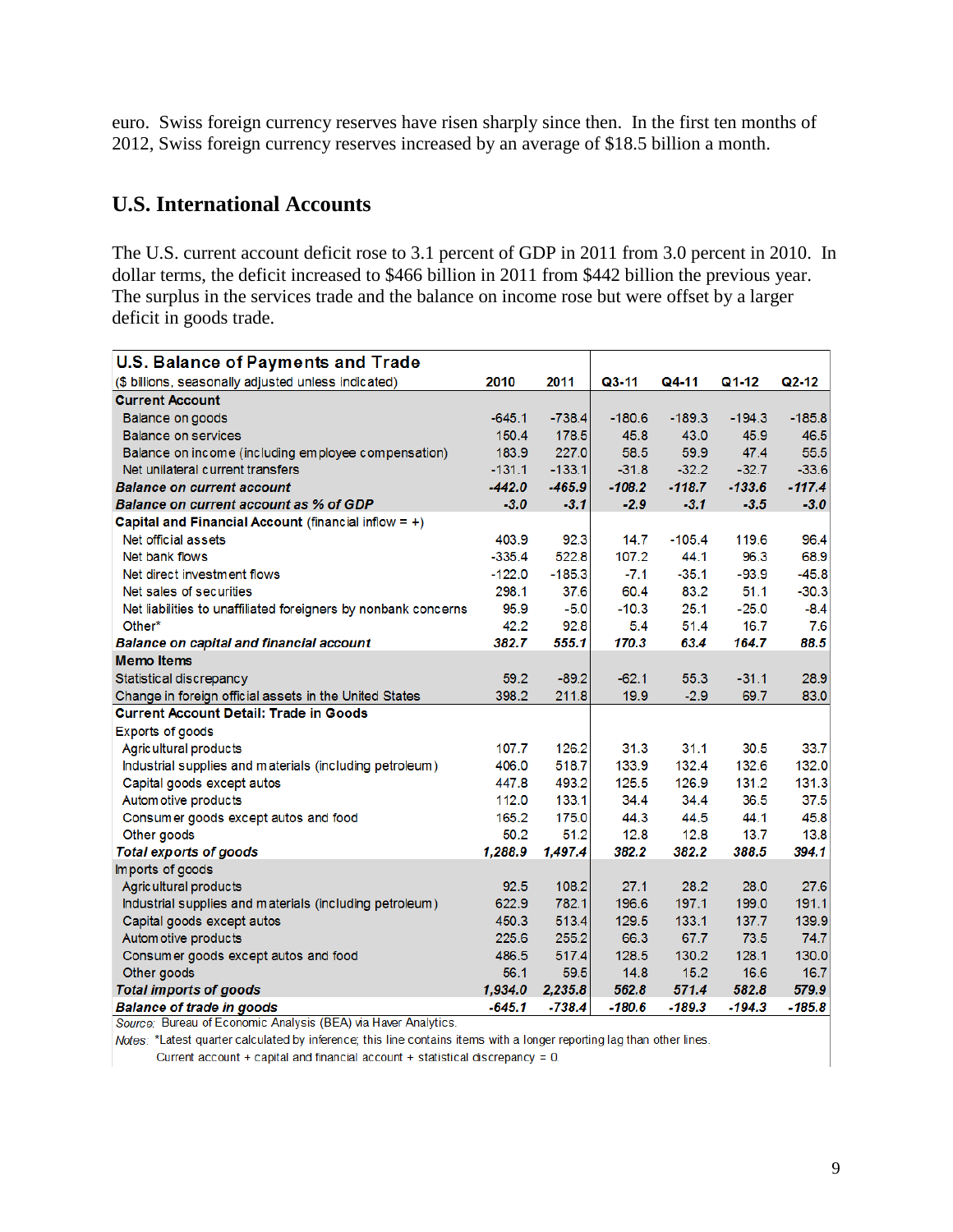After hitting a trough of 2.5 percent of GDP in the second quarter of 2009, the quarterly current account deficit has remained within a narrow range of 2.7-3.2 percent of GDP, except for the 3.5 percent recorded during the first quarter of 2012. Nominal exports of goods and services grew 45 percent from the trough to the second quarter of 2012, while nominal imports of goods grew 50 percent. In the first half of 2012, nominal exports of goods and services rose 2.3 percent from the previous half, while nominal imports rose 3.1 percent.

# <span id="page-10-0"></span>**The Dollar in Foreign Exchange Markets**

On a nominal effective basis, the dollar appreciated in the first five months of 2012, rising by 3.1 percent against the major currencies and by 1.8 percent against the emerging market currencies. Between the end of May and mid-September the dollar depreciated, falling by 5.2 percent against the major currencies and 4.1 percent against the emerging market currencies. Since then the dollar has reversed course, appreciating by 2.7 percent against the major currencies and 0.3 percent against the emerging market currencies.

During the first half of 2012 the behavior of the dollar relative to the currencies discussed in this Report was mixed, it appreciated most strongly against the Brazilian real but also against the yen, euro, Swiss franc, and renminbi. The dollar depreciated against the Mexican peso, Korean won, Canadian dollar, and UK pound. Since mid-year, through early November, the dollar





has depreciated against all of the currencies discussed in this Report, with the exception of the Brazilian real and the Swiss franc, although as noted above the dollar has strengthened in the past few months.

On a real effective basis the three major currencies — the U.S. dollar, the euro, and the yen have all depreciated in the first 10 months of 2012, as has the Swiss franc. Among the G-20 emerging market currencies, the renminbi, Argentine peso, Brazilian real, and Indian rupee have all depreciated on a real effective basis this year.

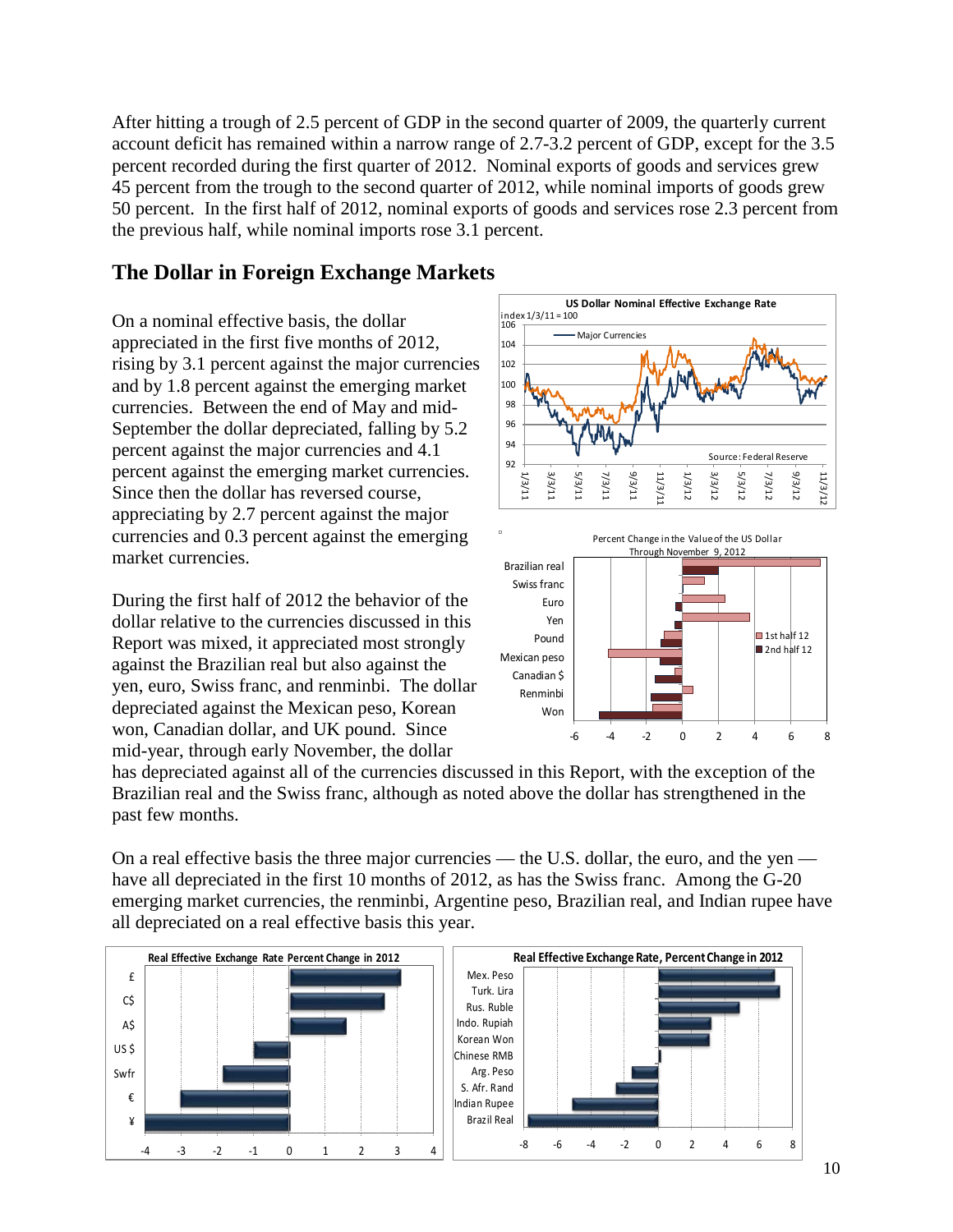# <span id="page-11-0"></span>**Analyses of Individual Economies**

<span id="page-11-1"></span>*Asia*

#### <span id="page-11-2"></span>**China**

Chinese economic growth has moderated in 2012, with real GDP growth slowing from 9.3 percent in 2011 to 7.7 percent year-on-year in the first three quarters of 2012. Growth in domestic consumption in China has not been sufficient to offset the slowdown in investment and external demand. After a very large stimulus package in 2008-09, Chinese authorities have taken a much more cautious approach to economic stimulus measures in the current slowdown. The most recent IMF forecast, prepared before China released third quarter growth data, was for Chinese real GDP growth of 7.8 percent in 2012.

Chinese leaders have identified shifting away from growth driven by exports toward a greater reliance on domestic consumption as a critical goal for sustaining growth in the medium to long term. China has partially succeeded in shifting away from a reliance on exports for growth, and China's current account surplus has fallen markedly over the past four years, from 10.1 percent of GDP in 2007 to 2.8 percent in 2011. In the first three quarters of 2012, China's current account fell to 2.6 percent of GDP, compared to 2.9 percent in the first three quarters of 2011, as an increase in China's merchandise trade surplus was more than offset by a widening deficit in services trade and declining surpluses in income and transfers. China's trade surplus has declined from 8.8 percent of GDP in 2007 to 2.6 percent of GDP in the first three quarters of 2009.

The effects of sustained appreciation of China's real effective exchange rate, and China's efforts to encourage structural changes in its economy, have begun to play a role in reducing its current account surplus. Nevertheless, both the reduction in China's external imbalance and recent Chinese growth have relied heavily on a massive, and likely unsustainable, increase in investment relative to GDP leading to a worsening of China's internal imbalances even as its external imbalances declined. Consumption remains near historically low levels as a share of GDP. Cyclical elements, such as weakness in demand from advanced economies and changing terms of trade, also have been significant contributors to the decline of China's current account surplus. Without continued currency appreciation and further structural reform, the IMF projects China's current account surplus will widen again after 2012, rising to 4.3 percent of its own GDP and more than doubling relative to global output by 2017.

Maintaining a durable reduction in China's current account surplus while supporting strong, sustainable, and more balanced growth both within China and in the global economy will require China to take further policy measures to increase the growth of consumption. These include measures that will raise household incomes and give China's households sufficient confidence to spend a greater share of their incomes. Allowing further renminbi (RMB) appreciation is a critical part of this process. A stronger RMB directly raises the purchasing power of Chinese households, encouraging greater household spending. It also encourages domestic investment and production to shift toward sectors – including services sectors – that focus on meeting Chinese demand rather than sectors oriented toward exports. While exchange rate reform may not be sufficient in itself to bring about rebalancing of the Chinese economy, rebalancing cannot take place without it.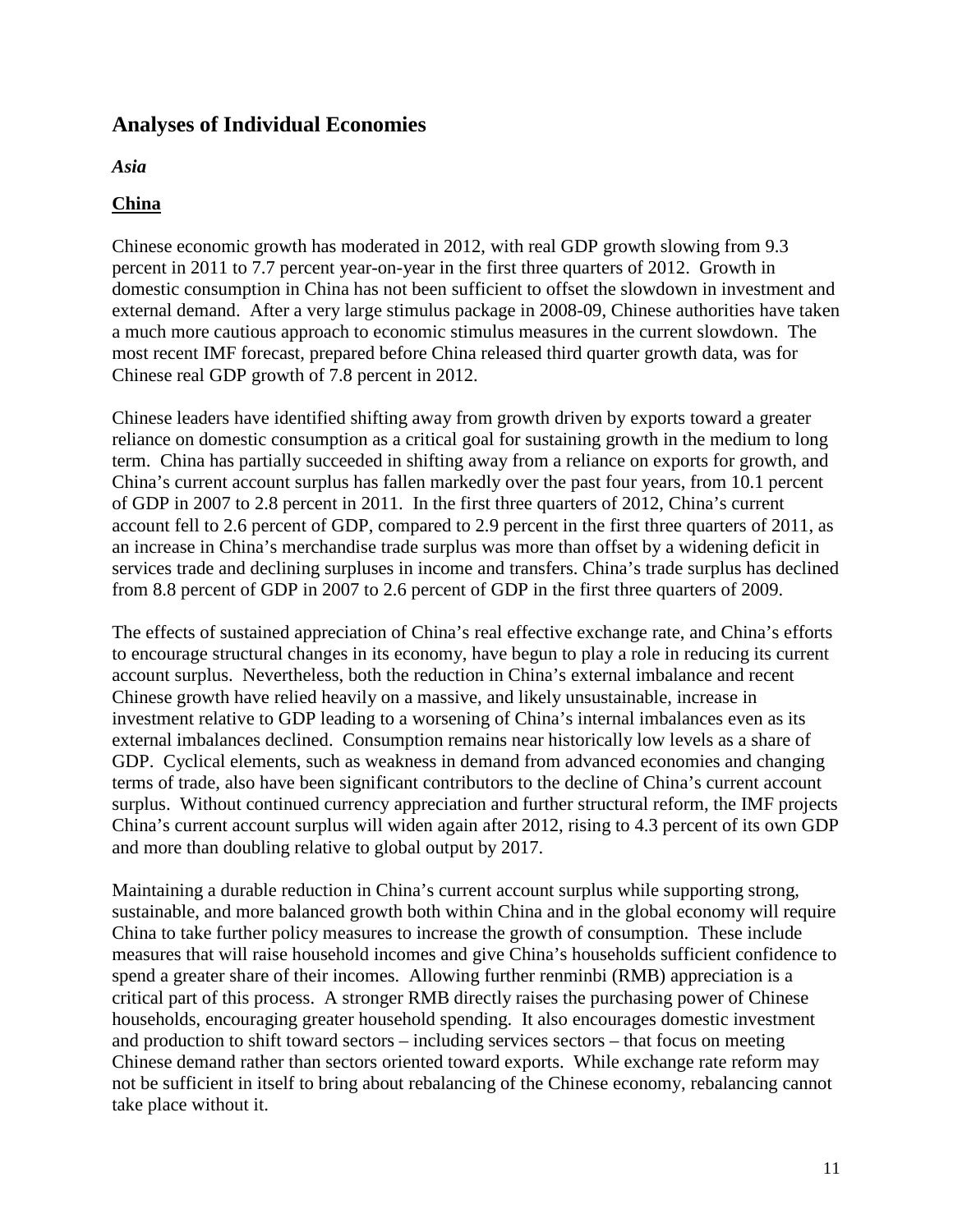Chinese authorities have acknowledged the need for continued exchange rate reform and have taken a number of steps in this direction. In April 2012, China's central bank, the People's Bank of China (PBOC), announced a widening of the RMB daily trading band against the dollar in the Mainland currency market, from  $\pm$  0.5 percent to  $\pm$  1.0 percent. The trading band limitation applies to intra-day movements of the RMB against the dollar. In making the announcement, the PBOC stated that it was widening the band "in order to meet market demands, promote price discovery, enhance the flexibility of RMB exchange rate in both directions, [and] further improve the managed floating RMB exchange rate regime based on market supply and demand with reference to a basket of currencies." Further widening of the band over time, if implemented in a way that allows the value of the exchange rate to better reflect market forces, would be positive for China, the United States, and the global economy.

In May 2012, Chinese authorities reiterated their commitment to transform their economic development pattern at the Fourth U.S.-China Strategic and Economic Dialogue (S&ED) meeting, highlighting a number of specific and complementary policies to achieve the goals of increasing household incomes and consumption spending. These policies included market-based interest rate reform; structural tax reforms to lower taxation of consumer goods and accelerate the development of the services sector; and raising the dividend payout rate of state-owned enterprises (SOEs), which would unlock SOEs' large retained profits and ultimately shift resources toward the household sector.

In June and July of 2012, Chinese authorities took concrete steps on interest rate reform by providing banks in China greater flexibility in determining the rates that they offer to their customers. Previously, administratively determined interest rates announced by the PBOC set a ceiling on deposit rates, with no flexibility to offer higher deposit rates, and set a floor on lending rates, with banks forbidden from lending at rates more than 10 percent below the announced rate. With the reforms in 2012, however, banks now are permitted to offer deposit rates up to 10 percent above, and lending rates up to 30 percent below, the official benchmark interest rates. Continuing to move toward market-based interest rates will help remove distortions in the economy that result when administratively determined interest rates do not accurately reflect the true cost of capital. A rise in real deposit rates also could lead to an increase in Chinese household consumption, because low real bank deposit rates have meant that Chinese households earned very little on their savings, which requires them to save more to meet their financial goals.

At the June 2012 G-20 Leaders Summit in Los Cabos, Mexico, and the November 2012 G-20 Finance Ministers and Central Bank Governors Meeting, G-20 members, including China, reaffirmed their commitment to "move more rapidly toward market-determined exchange rate systems and exchange rate flexibility to reflect underlying fundamentals, avoid persistent exchange rate misalignments, and refrain from competitive devaluation of currencies." China also committed at the G-20 Los Cabos Summit to allow market forces to play a larger role in determining movements in the RMB, continue to reform its exchange rate regime, and increase the transparency of its exchange rate policy.

Chinese leaders have also acknowledged the need to shift to greater consumption-led growth. In discussions leading up the U.S. visit of Chinese Vice President Xi and in the 2012 S&ED, China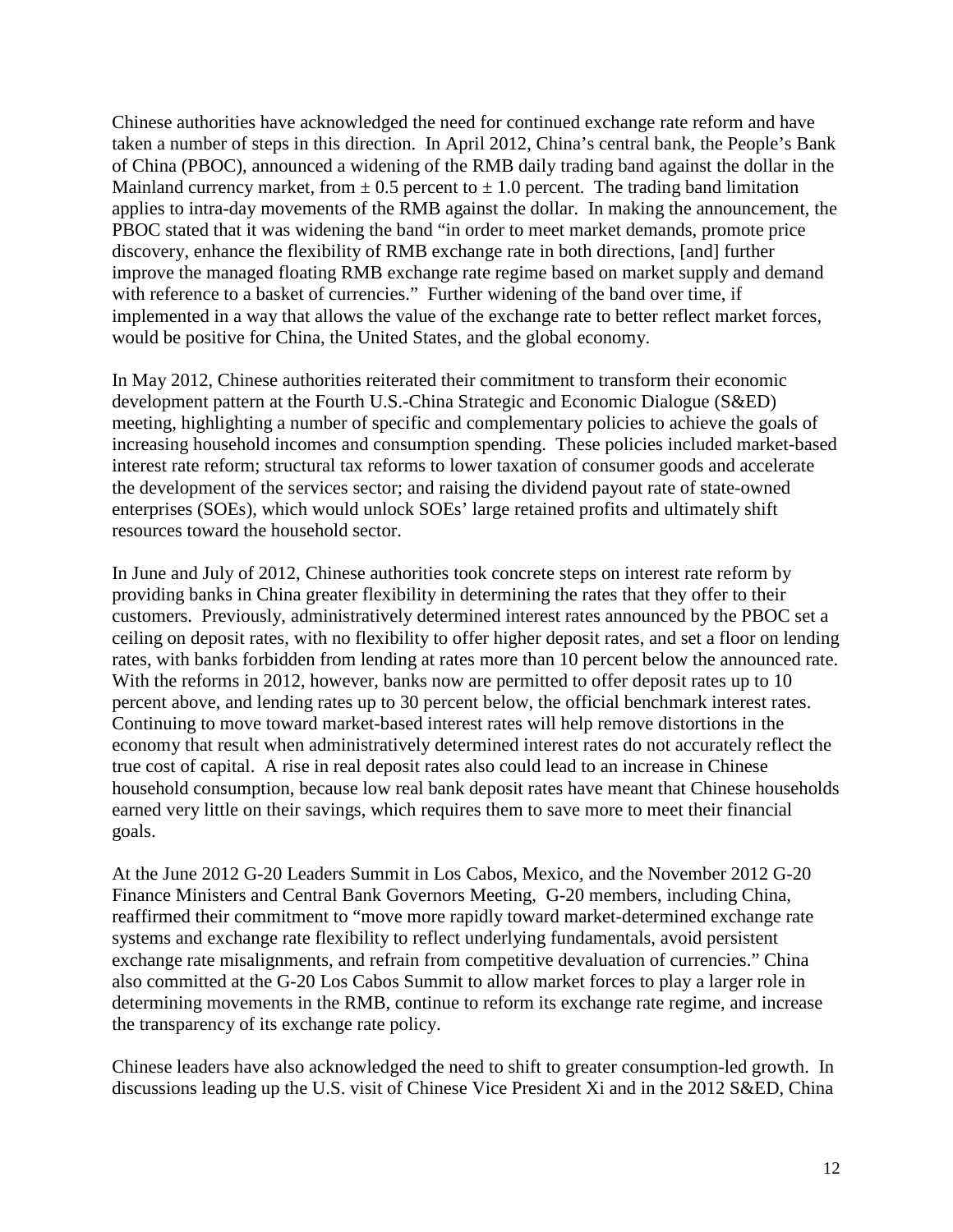committed to reduce tariffs on consumer goods and intensify its efforts to reform taxation of the services sector. China cut import tariffs on certain consumer goods, and committed in the S&ED to another round of tariff cuts before the end of 2012. China also started a reform pilot in Shanghai – applying a value added tax (VAT) to the services sector – that lowered taxation on services industries to rates comparable to those paid by goods producing industries. In July 2012, Chinese authorities announced an expansion of the pilot to nine additional provinces and cities, including some of the largest population centers in China, such as Beijing and Guangdong, with plans to eventually extend the pilot nationwide. By fostering development of the services sector in China, these reforms would contribute to a rebalancing of China's economy away from its reliance on manufacturing and investment, and support consumption as firms pass on tax savings to households.

From June 2010, when China moved off of its peg against the dollar (that it had reintroduced in 2008), through November 9, 2012, the RMB has appreciated by a total of 9.3 percent against the dollar. Because inflation in China has been higher than in the United States over this period, the RMB has appreciated more rapidly against the dollar on a real, inflation-adjusted, basis, appreciating 12.6 percent since June 2010 and 40 percent since China initiated currency reform in 2005. During 2012, the RMB has demonstrated periods of depreciation against the dollar, particularly in May and July, but for the year through November 9, the RMB has strengthened.

China's real effective exchange rate (REER) – a measure of its overall cost-competitiveness relative to its trading partners – has appreciated since China initiated currency reform in mid-2005, after declining between 2001 and 2005. From July 2005 to October 2012, China's real effective exchange rate appreciated by 27 percent. The REER appreciated particularly rapidly in the last several months of 2011, resulting in total REER appreciation of 6.2 percent over the course of 2011. Over the ten months of 2012, China's REER has been unchanged. In the most recent IMF Article IV consultation with China, the IMF concluded that the RMB was moderately undervalued against a broad basket of currencies, and Table 5 in the IMF's *Pilot External Sector Report* shows the RMB was undervalued by between 5 and 10 percent on a real effective basis, as of July 2012.

Reserve accumulation, an indicator of the degree of Chinese intervention in the currency market, has slowed markedly since the third quarter of 2011. According to China's balance of payments data, reserve accumulation slowed to an average of \$18.7 billion per quarter in the four quarters ending September 30, 2012, compared to an average of \$140 billion per quarter during the four preceding quarters, and lower than for any four quarters since 2002. The slowdown has occurred as developments in Europe spurred an increase in global risk aversion, as capital flows to emerging economies fell or even reversed, as China's own growth slowed, and as market expectations that Chinese authorities would continue to allow RMB appreciation under these circumstances declined substantially.

Even with the reduced pace of accumulation, China's official foreign exchange reserves remain exceptionally high compared to those of other economies, and well beyond established benchmarks of reserve adequacy. As of end-September 2012, the PBOC held \$3.3 trillion in foreign reserves, equivalent to 42 percent of China's GDP, or about \$2,440 for every Chinese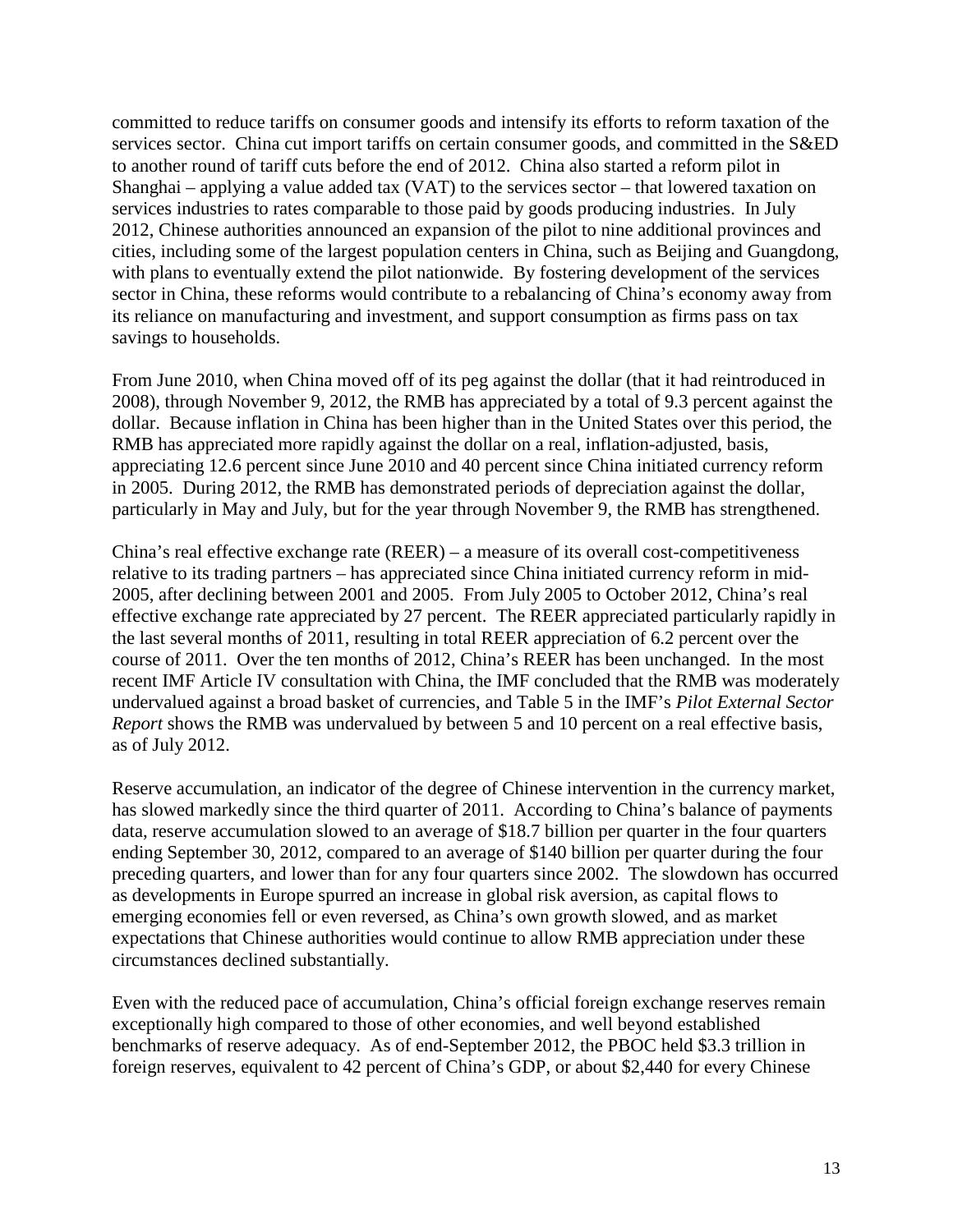citizen.<sup>[2](#page-0-0)</sup> China's stock of reserves is almost as large as the total amount of foreign exchange reserves held by all advanced economies combined, and accounts for nearly half of all of the foreign exchange reserves held by emerging and developing economies.

Although reserve accumulation provides some indication of the degree of intervention, China does not publish intervention data, in contrast to most large economies. Even when reported with a lag, such data provide valuable information to market participants and promote more transparent and effective functioning of international currency and financial markets. It is important that the Chinese government move toward greater disclosure of its activities in the currency market, which also would be consistent with China's commitment through the G-20 Los Cabos Summit to increase the transparency of its exchange rate policy. In addition, China should commit to participation in the IMF's COFER database and the SDDS befitting its status as a systemically important and the world's second-largest economy.

Chinese authorities have stated their intention to gradually move towards greater convertibility of the RMB under the capital account. This shift will require China to reduce the extensive capital controls that it currently has in place that restrict the free flow of cross-border capital and investment. China has been making some limited progress in this area recently. Under the framework of the S&ED, China more than doubled the total dollar amount that foreigners can invest in China's stock and bond markets under its Qualified Foreign Institutional Investor (QFII) program from \$30 billion to \$80 billion. China also has gradually permitted some offshore banks and financial institutions to invest RMB holdings into the domestic interbank bond market; allowed for the development of cross-border exchange traded funds (ETFs) between Hong Kong and Mainland China; made it easier for domestic Chinese firms to raise funds in the offshore market by issuing offshore RMB-denominated bonds; and announced plans to create a "Qianhai Bay" economic zone to pilot increased cross-border financial transactions. These policies represent steps in the direction of greater opening of China's financial sector, though significant restrictions still remain in place.

The decline in China's current account surplus over the past four years, together with the real appreciation of the RMB since June 2010, the apparent reduction in intervention, and China's steps to gradually open its capital account, indicate that China has gradually been allowing the necessary external adjustments and reducing its interventions. Because of these changes, estimates of the remaining degree of undervaluation have narrowed over the past two and a half years.

At the same time, this process of adjustment remains incomplete, and more progress is needed, particularly in shifting China towards sustainable growth based on household consumption. China's exceedingly high foreign exchange reserves relative to those of other economies, the persistence of its current account and trade surpluses, and the insufficient degree of appreciation of the RMB, especially given rapid productivity growth in the traded goods sector, suggest that

<span id="page-14-0"></span> $2 \text{ In addition, China has transferred (or swapped) some of its accumulated foreign exchange reserves to commercial$ banks, as well as capitalizing the China Investment Corporation (CIC), its sovereign wealth fund. China's state sector as a whole – including the PBOC, state-owned banks, and CIC – holds roughly \$4 trillion in foreign currency assets.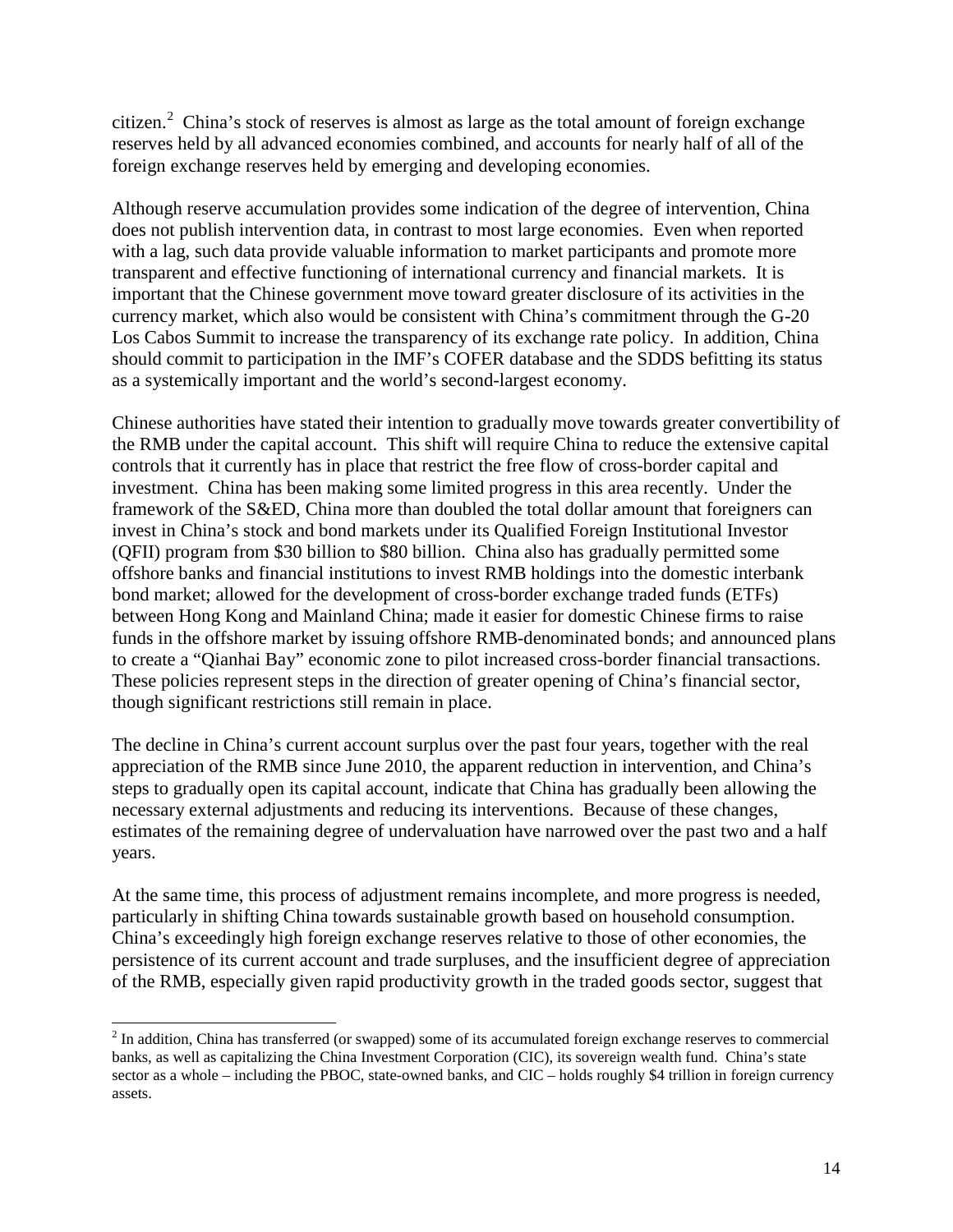the real exchange rate of the RMB remains significantly undervalued and further appreciation of the RMB against the dollar and other major currencies is warranted. China's large foreign reserve accumulation has prolonged the misalignment in its real effective exchange rate and hampered progress toward global rebalancing, including among economies that compete with China for exports.

It is in China's interest to allow the exchange rate to continue to appreciate, both against the dollar and against the currencies of its other major trading partners. Continued appreciation by China would allow the exchange rate to serve as a tool to encourage consumption in China so as to maintain strong, and more balanced growth; enable the adjustment needed for broader financial sector reform; and support China's stated goal of reforming its growth model. While rebalancing the Chinese economy may create challenges in the short run for manufacturers that rely excessively on external demand, it is important to recognize that the longer the currency remains undervalued, the greater will be the misallocation of resources that will eventually have to be corrected.

In addition to promoting consumption-led growth in China, greater RMB flexibility also would encourage increased exchange rate flexibility in other Asian economies that are trying to maintain trade competitiveness vis-à-vis China. Thus, greater RMB flexibility would further promote a strong and sustained global recovery and remove distortions from the international monetary system.

#### <span id="page-15-0"></span>**Japan**

The yen foreign exchange market is one of the largest and most liquid in the world, accounting for about 19 percent of the roughly \$4 trillion in daily global foreign exchange transactions, according to surveys by the Bank for International Settlements (BIS). Japan maintains a floating exchange rate regime.

The G-7 intervened jointly in March 2011 to steady disorderly market conditions following the Tohoku earthquake and tsunami. Japan intervened unilaterally in August 2011 (purchasing \$58 billion in foreign exchange) and again between October 31 and November 4, 2011 (purchasing \$116 billion). These interventions resulted in a sharp increase in Japan's reserves, although the interventions had only a temporary effect on the exchange rate. Japan has not intervened in the foreign exchange market this year, though the authorities publicly stated in several instances that they stand ready to "take decisive action" in response to "excessive" or "speculative" market movements

The yen has depreciated against the dollar in 2012, but there were significant swings in the exchange rate during this period. After reaching a high of ¥/\$ 76.2 on February 1, 2012, the yen depreciated by 10 percent against the dollar to  $\frac{4}{3}$  83.7 on March 14. The sharp depreciation of the yen was driven in large part by the Bank of Japan (BOJ) announcement of the adoption of a 1 percent yearly inflation goal and the expansion of its domestic asset purchase program by \$123 billion on February 14, and by increasing market confidence in economic recovery in the U.S. From March 14 to June 4, yen appreciation resumed, due to market uncertainty regarding the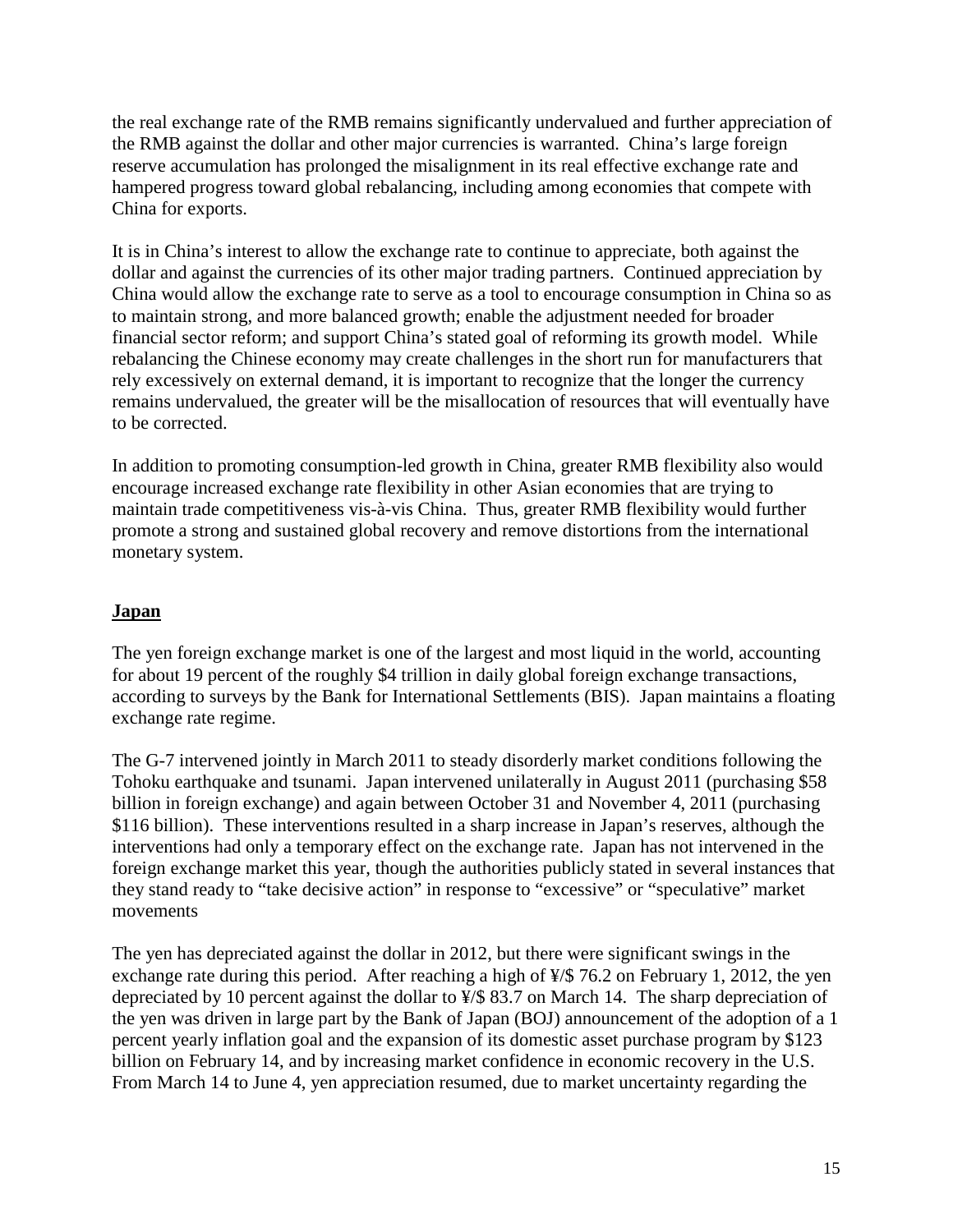BOJ's ability to meet its 1 percent inflation target and increased safe-haven flows into Japan. Since reaching  $\frac{1}{5}$  78 on June 1, to date the yen has traded within a band of  $\frac{1}{5}$  77.4-80.6.

On a real trade-weighted basis, the yen depreciated by 2.8 percent during the first three quarters of 2012. In its latest Article IV Report for Japan (July 2012), the IMF assessed the yen's real effective exchange rate to be moderately overvalued. In the first ten months of 2012, Japan's foreign currency reserves decreased by \$23.9 billion on valuation changes. Reserves are \$1.2 trillion, the second-largest stock of reserves in the world behind China's \$3.3 trillion.

The Japanese economy continues to struggle to recover from the earthquake, tsunami, and nuclear power plant disasters of March 2011. Real GDP expanded 5.3 percent at an annualized rate in the first quarter of 2012 – boosted by strong personal consumption supported by temporary auto subsidies and reconstruction spending. Real GDP growth decelerated to an annualized rate of 0.3 percent in the second quarter of 2012 and output contracted by 3.5 percent in the third quarter. Falling exports, resulting from the global slowdown was a key factor, but private consumption and investment also declined. Prior to the release of the third quarter data, the IMF projected growth of about 2.2 percent in 2012 and 1.2 percent in 2013.

Japan's fiscal outlook is challenging. Japan's fiscal deficit is projected by the IMF to reach 10 percent of GDP in 2012 and 2013. Reconstruction spending, which is earmarked at 1.5 percent of GDP in 2012 and a moderate uptick in social security spending have placed additional pressure on the fiscal deficit in 2012. To reduce the deficit Prime Minister Noda championed and passed consumption tax legislation in August 2012; the IMF estimates that the increase in the consumption tax and other reforms amount to about half of the adjustment necessary to put the debt to GDP ratio on a downward path. The IMF projects that the government's gross debt will reach 240 percent of GDP in 2013.

On the monetary side, deflation remains a serious concern. Core consumer prices (excluding food and energy) are down 0.1 percent since the beginning of the year as of September 2012. Headline consumer prices increased during the first quarter of 2012, driven in part by an increase in energy costs – global oil prices have risen at the same time as Japan has shut down all of its nuclear reactors, which had previously provided 30 percent of Japan's electricity. The price level resumed its 3-year declining trend in May. Year to date, overall consumer prices have declined 0.3 percent. To combat entrenched deflation, in February the BOJ committed to monetary easing to meet a newly announced 1 percent inflation goal. Additionally, on five separate occasions in 2012, the BOJ announced the expansion of its existing asset purchasing program by \$589 billion (from ¥20 trillion to ¥66 trillion) on a cumulative basis, and as well as the extension of the maturity of its government bond purchases.

In 2011, Japan's goods trade balance fell into deficit for the first time since 1980 as exports slowed following production disruptions while imports increased on higher commodity prices and demand for reconstruction materials. The deficit in Japan's trade balance rose sharply in the first three quarters of 2012 due to deteriorating in consumer sentiment in the euro area, slowing demand from China, and growing demand for external energy sources in Japan. Japan's current account balance remained in surplus during the first half of 2012, at 1.3 percent of GDP, due to relatively stable income from overseas investments. However, for the first time on record, the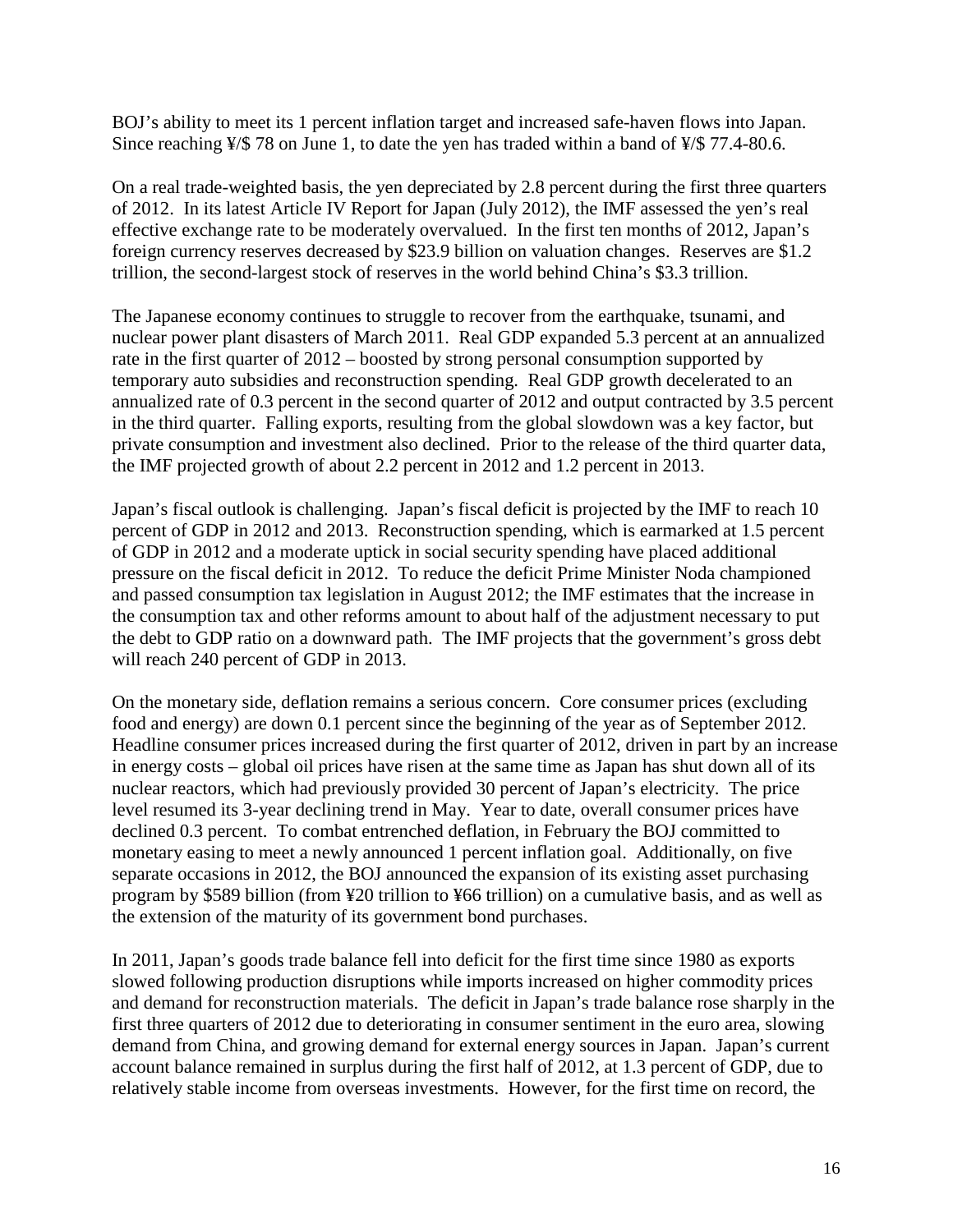current account fell into deficit during the third quarter due to a continued decline in the trade balance compared to the previous quarter. Japan's bilateral trade surplus with the United States totaled \$52.6 billion in the first half of 2012, up significantly from \$38.4 billion in the first half of 2011, but in line with pre-crisis levels.

In order to support a stronger economic recovery and increase its potential growth, it remains important that Japan take fundamental and thoroughgoing steps to increase the dynamism of the domestic economy, by easing regulations that unduly deter competition in its domestic economy.

#### <span id="page-17-0"></span>**South Korea**

South Korea officially maintains a market-determined exchange rate, and its authorities intervene with the stated objective of smoothing won volatility. For the year 2011, Korea's foreign exchange reserves grew by \$11.3 billion (4 percent) to \$298 billion. In 2012, through October, Korea had accumulated an additional \$16 billion in reserves to reach a total of \$314 billion. In its 2012 Article IV Consultation with Korea, the IMF noted that reserves are adequate and that "there is no need for further reserve accumulation beyond what would be needed to keep pace with rising foreign liabilities over time."

The won has continued to fluctuate in value, reflecting in part changing developments in global market conditions. After depreciating by 11 percent against the dollar in September 2011 as risk aversion among international investors increased, the won strengthened in late 2011 and early 2012 as global markets stabilized. The won began to weaken in the second quarter of 2012 before shifting directions again in the third quarter. In 2012, through early November, the won has appreciated by 6.1percent against the dollar. Although the Korean government does not publish intervention data, market participants indicate that Korean authorities intervened on both sides of the market during the course of the year. According to estimates from the IMF's July 2012 *External Sector Report* and the IMF's Article IV Consultation with Korea, the real effective exchange rate of the won was moderately undervalued by between 0 and 10 percent and the won REER was about 7 percent below its historical average.

Korea's economy grew by 3.5 percent in the first quarter of 2012 on an annualized basis, but growth has slowed since then. Second and third quarter annualized growth rates were 1.1 and 0.6 percent, respectively. The IMF forecasts growth of 2.7 percent in 2012 and 3.6 percent in 2013.

Inflation has increased in recent months, rising to 2.1 percent in October on a year-over-year basis from its low of 1.2 percent in August, but remains near the bottom of the Bank of Korea's 2 to 4 percent inflation target range. The policy rate remained at 3.25 percent from June 2011 to June 2012, after having been ratcheted up from a low of 2.0 percent in June 2010. The rate has been lowered twice since June, to 2.75 percent as of October.

Korea's goods and services exports totaled \$497 billion in the first three quarters of 2012, an increase of 2.9 percent from the same period in 2011. Korean imports have totaled \$469 billion in the year to date, up 0.6 percent from the same period last year. Korea's current account surplus rose to 2.9 percent of GDP during the second quarter of 2012, up from 1.0 percent in the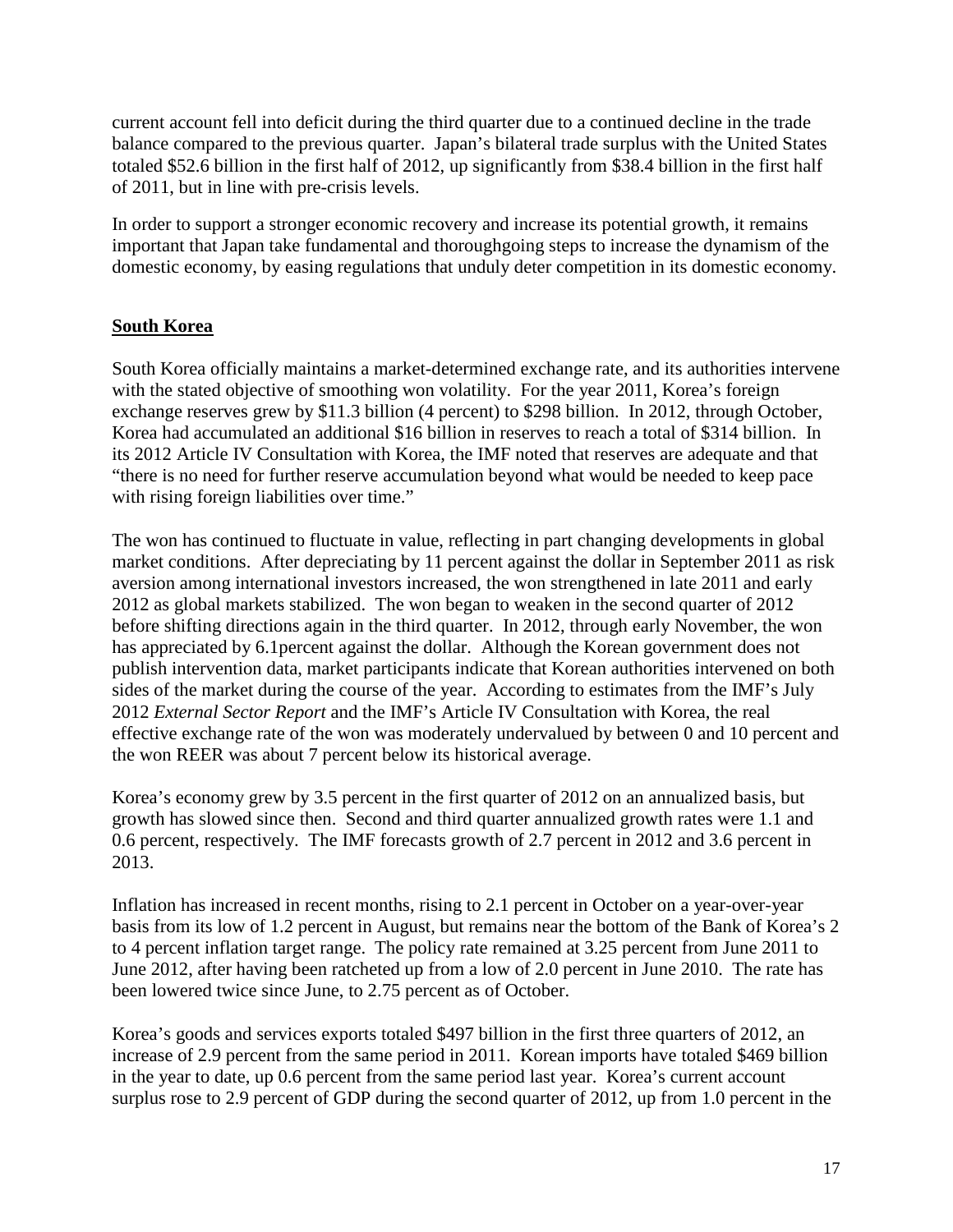second quarter of 2011. Korea's current account has remained in surplus even as the rise in commodity prices have resulted in a large shift in Korea's terms of trade over the past several years.

Korea maintains a series of measures aimed at reducing short-term external debt and the exposure of the financial system to foreign exchange risk. Short-term external debt has come down from \$190 billion at the peak of the financial crisis in 2008 to \$141 billion at the June 2012. Korea's reserves, however, are now more than twice short-term external debt.

We will continue to press the Korean authorities to limit their foreign exchange interventions to the exceptional circumstances of disorderly market conditions and to commit to greater foreign exchange market transparency including through the publication of intervention data.

# <span id="page-18-0"></span>*Europe*

# <span id="page-18-1"></span>**Euro Area**

The exchange rate of the euro is determined freely in the foreign exchange market. The euro has experienced large fluctuations since the financial crisis resulting from ebbs and flows in risk aversion associated with financial stresses in the euro area. In the first half of 2012, the euro depreciated by 2.4 percent against the dollar but has appreciated by 0.4 percent since then. On a real effective basis, the euro depreciated by 3.5 percent in the first half of 2012 but remained steady in the third quarter of 2012.

Growth momentum in the euro area turned negative in late in 2011 as output contracted by 1.3 percent on an annualized basis in the fourth quarter. Declining domestic demand, particularly inventory destocking and private consumption, was the main contributor to the drop in output, but exports also fell, reflecting weaker global demand.

These trends continued in the first half of 2012, as real GDP stagnated in the first quarter and contracted 0.7 percent at an annualized rate in the second quarter. The divergence between countries in the core and periphery also has worsened, with countries such as Germany and the Netherlands returning to positive growth in 2012, while Italy and Spain remained in recession and economic growth in France stagnated. During the first half of 2012, the German economy grew by 1.6 percent on an annualized basis, relying on rising net exports as domestic demand weakened. Output contracted in Italy by 3.3 percent, by 1.5 percent in Spain, and was little changed in France. High-frequency business surveys, such as the Purchasing Managers Index suggested further deterioration in the third quarter.

The euro area's current account has been close to balance since early 2009. In 2011 the euro area had a current account deficit averaging 0.3 percent of GDP. In the first half of 2012, the current account moved into a surplus of 1 percent of GDP. The euro area current account, however, masks substantial imbalances among euro area countries. The Netherlands and Germany continued to run substantial current account surpluses through mid-2012, averaging 9.5 and 6.3 percent of GDP, respectively. The current accounts of the other major euro area economies (France, Italy, and Spain) remained in deficit. Stronger domestic demand growth in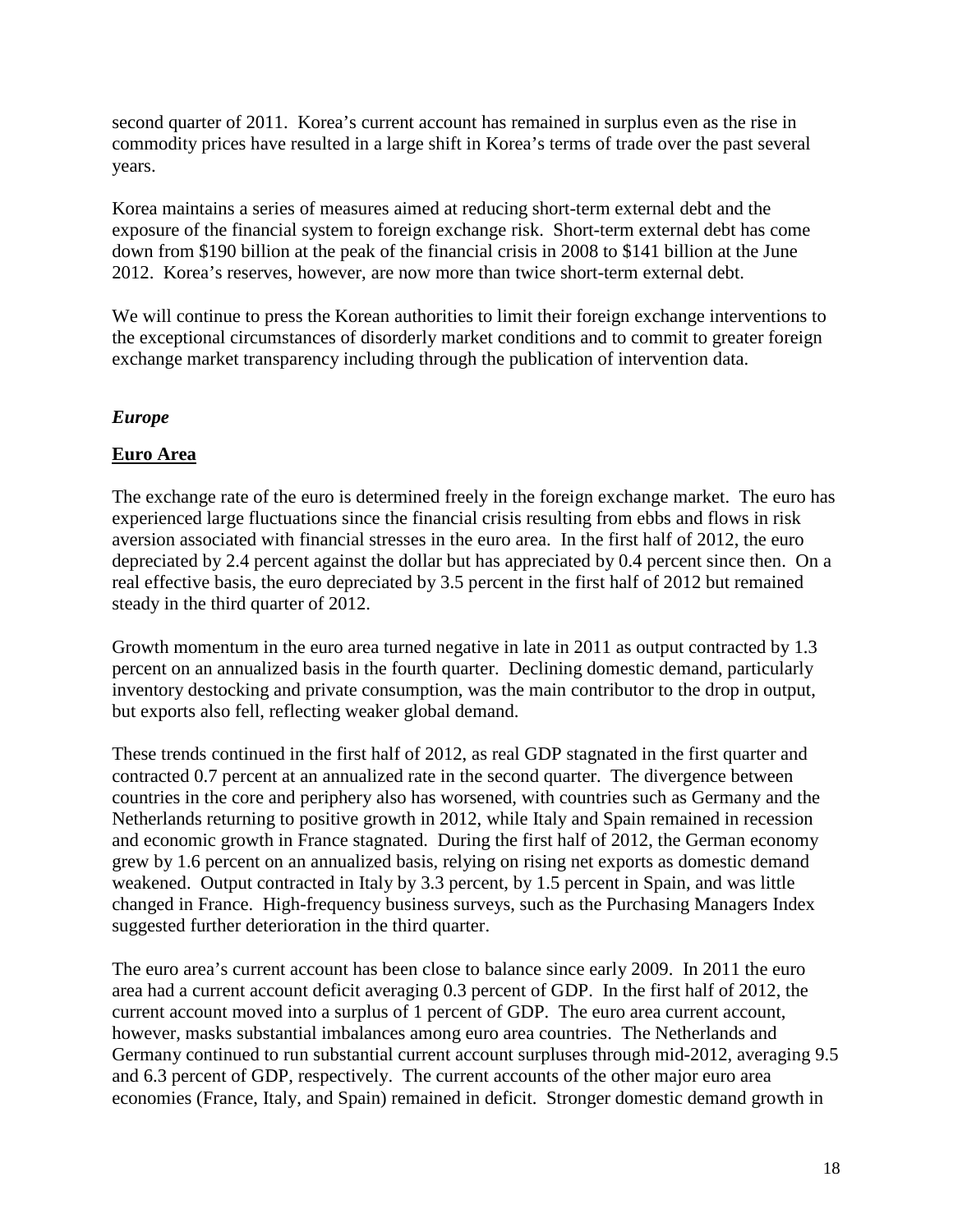European economies with current account surpluses would help to reduce imbalances in the euro area. The Macroeconomic Imbalances Procedure, developed as part of the EU's increased focus on surveillance, should help increase the amount of attention paid to building external and internal imbalances; however, the procedure is somewhat asymmetric and does not appear to give sufficient attention to countries with large and sustained external surpluses like Germany.

In 2012, the euro area, in aggregate, is undertaking the most aggressive fiscal consolidation of the advanced economies despite having the smallest cyclically-adjusted fiscal deficit and the lowest growth prospects. Most of the major euro area economies have committed to reducing their general government budget deficits to less than 3.0 percent of GDP by 2013; Germany achieved this target in 2011. However, concerns are mounting about the aggregate pace of consolidation in the euro area amid signs that the euro area remains in recession. Several euro area countries have the capacity to take advantage of available room for countercyclical policy responses while still ensuring credible paths to fiscal consolidation. Euro area leaders have noted they must develop proposals to balance austerity with growth; however, they have not yet made any concrete proposals capable of yielding meaningful near term results. In its October 2012 *World Economic Outlook*, the IMF presented analysis that suggests that the impact of large-scale fiscal adjustment may have a larger detrimental impact on growth than previously thought.

The ECB alleviated funding pressures in the banking sector through the provision of over  $\epsilon$ trillion in three-year funding via longer-term refinancing operations (LTRO) in December 2011 and February 2012. The ECB continues to provide full allotments of liquidity against eligible collateral to euro area financial institutions. The Federal Reserve's U.S. dollar swap lines with the ECB also have played a critical role alongside the ECB's direct efforts by making it possible for Europe's banks to borrow dollars from the ECB and avoid a more rapid reduction in credit. Still, bank access to market funding continues to be heavily impacted by sovereign funding pressures, with many banks located in the most vulnerable euro area economies having little or no access.

On September 6, 2012, ECB President Draghi announced a new framework for the ECB's intervention in sovereign bond markets – Outright Monetary Transactions (OMT) – whereby the ECB will stand ready to buy sovereign bonds, potentially in unlimited amounts, of countries that request support from the European Financial Stability Fund (EFSF) or the European Stabilization Mechanism (ESM) and adhere to agreed conditions. Meanwhile, as part of the effort to enhance financial integration and to break the link between bank and sovereign balance sheets, the European Commission has put forth a proposal to establish a single bank supervisory mechanism for the euro area, which will comprise the ECB and national supervisory authorities. The Euro group has agreed that this mechanism should enable the ESM to recapitalize banks directly without adding further to a country's debt, although uncertainty remains over the timing and the treatment of legacy interventions.

These actions are in addition to prior measures undertaken by European leaders, including stronger economic governance, increased economic surveillance, and a temporary increase in the size of the euro area crisis response firewall to provide a more effective backstop for large, vulnerable countries and the financial sector. In recent months, European leaders and the ECB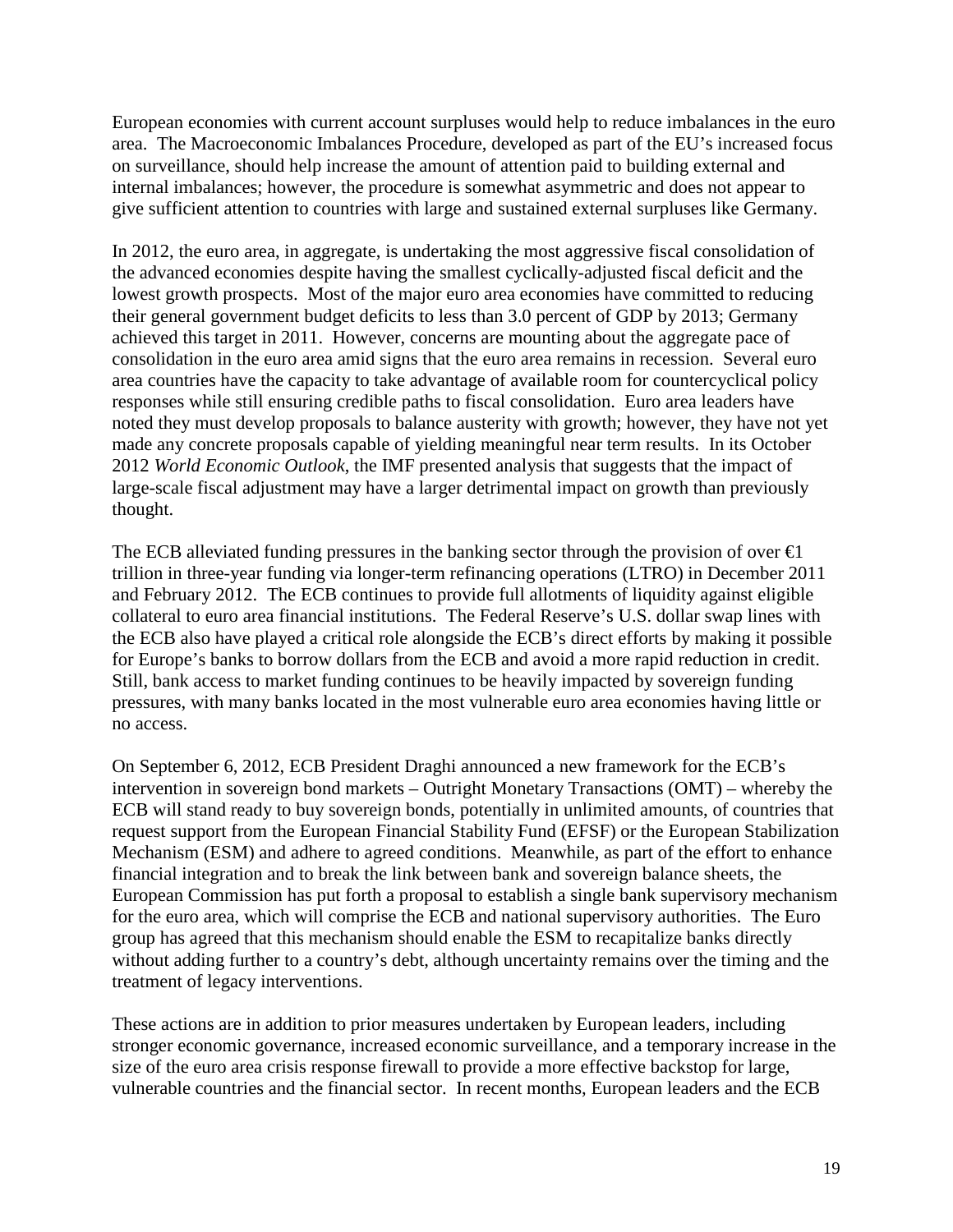have taken important steps forward that have helped reduce financial stress and lay the foundations for greater stability. The ECB's proposal to undertake Outright Monetary Transactions in certain circumstances, the launch of the ESM, country-level reforms, and the broader commitment by European leaders to banking union were very significant steps. The success of the next phase of the crisis response will hinge on rapid implementation of institutions that strengthen the euro and continued progress on economic reforms that support growth.

#### <span id="page-20-0"></span>**Switzerland**

In September 2011, the Swiss National Bank (SNB) established a minimum exchange rate of 1.20 Swiss francs per euro, moving the exchange rate from floating to a managed rate. Since then the SNB has intervened repeatedly to prevent the exchange rate from moving beyond this bound. On September 13, 2012, it reaffirmed its commitment stating, "The SNB is leaving the minimum exchange rate unchanged at CHF 1.20 per euro, and will continue to enforce it with the utmost determination."<sup>[3](#page-14-0)</sup>

The circumstances that prompted the actions by the SNB are unique to Switzerland. It is a small open economy that has been disproportionally affected by the financial stresses in Europe, resulting in disorderly movements in the exchange rate. Indirect methods, such as boosting liquidity and lowering interest rates near zero, failed to stem the appreciation of the franc leading to direct, more drastic action.

The SNB had expressed concerns last year that the appreciation of the franc was stoking deflation risks. Consumer prices fell in September 2011 on a year-over-year basis, and have continued to decline. Nevertheless, deflation has eased since mid-2012. Consumer prices fell by 0.2 percent on a year-over-year basis in October 2012, compared to a 1.1 percent decline in June. The SNB expects deflation of 0.6 percent in 2012 and inflation of 0.2 percent in 2013.

Switzerland's foreign exchange reserves declined by \$21 billion in January 2012, reflecting the unwinding of currency swaps and valuation changes. Between January and September reserves increased by \$207.6 billion as the currency came under pressure. The SNB confirmed that it conducted "extensive foreign exchange transactions in the spot market".<sup>[4](#page-20-1)</sup> Reserves declined by \$1.6 billion in October, bringing Switzerland's total reserve holdings to \$456.1 billion. After hovering around the 1.20 Swiss franc/euro threshold between April and early September, the franc has weakened and now stands around 1.21 francs per euro.

The current account surplus increased from 10.5 percent of GDP in 2011 to 12.9 percent of GDP in the first half of 2012. The increase resulted from a rise a rise in investment income. Investment income rose from 5.4 percent of GDP in 2011 to 7.8 percent of GDP in the first half of 2012. The surplus on services trade also increased, rising from 7.7 percent of GDP to 8.1 percent.

<sup>3</sup> Swiss National Bank *Quarterly Bulletin* (September 3/2012) Volume 30, p. 7 <sup>4</sup> Swiss National Bank *Quarterly Bulletin* (September 3/2012) Volume 30, p. 24

<span id="page-20-1"></span>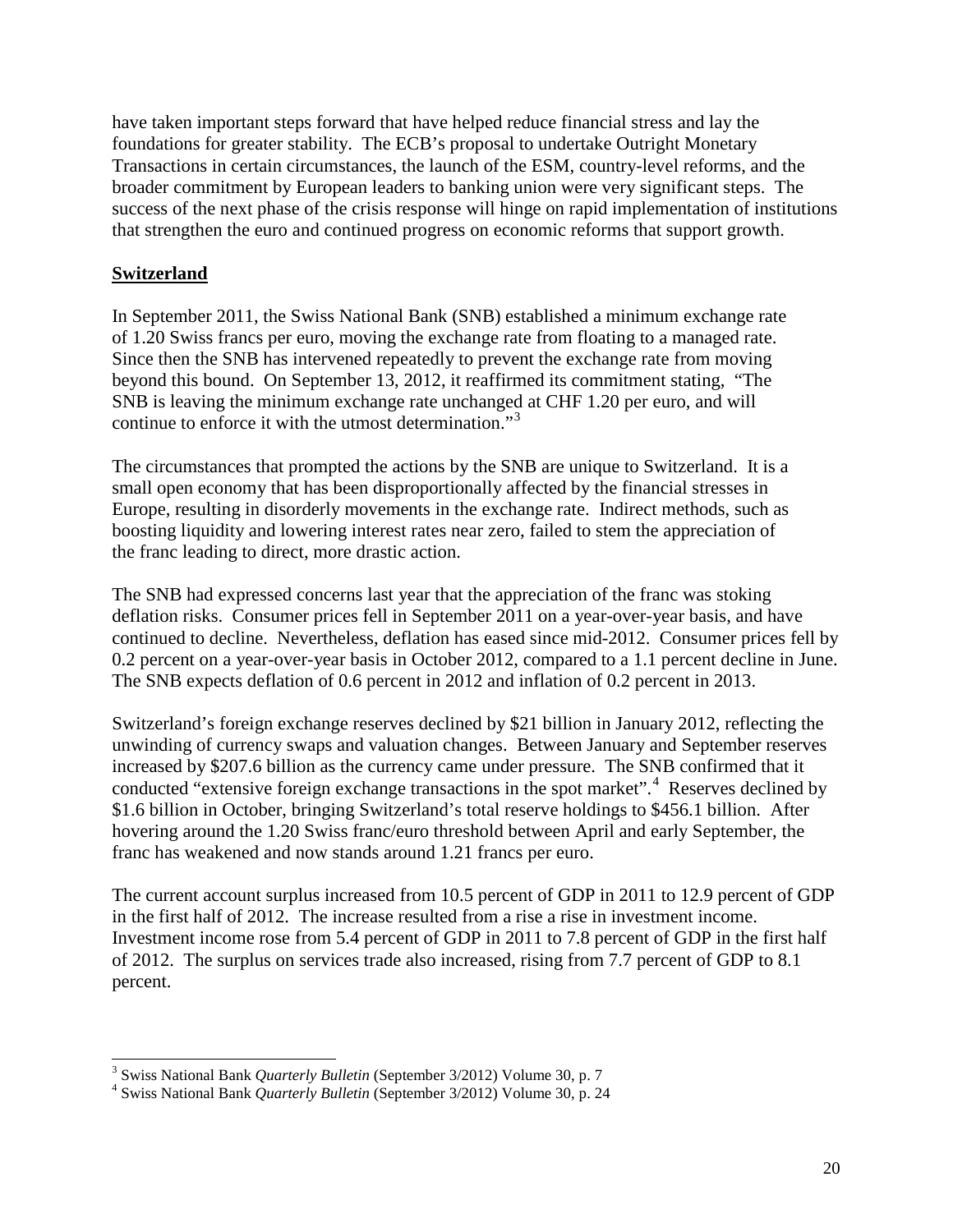Slower global growth and events in the euro area continued to affect growth in 2012. Output grew by 1.2 percent during the first quarter of 2012 on an annualized basis but declined by 0.2 percent in the second quarter largely due to a drag from net exports and machinery and equipment investment. With the weaker international outlook, the SNB forecasts growth of about 1 percent for 2012.

The SNB was armed with new prudential tools in June to dampen an overheated property market but, so far, has not used them. Safe haven capital inflows have improved Switzerland's already good fiscal outlook: record low yields (under 0.5 percent for 10-year and under -0.3 percent on 2-year issuances) have led to savings on interest payments, enlarging budget surpluses and lowering public debt. For 2012 and 2013, general government surpluses of 0.7 percent of GDP and 0.4 percent of GDP, respectively, are expected, while the corresponding debt-to-GDP ratios are 35 percent and 33 percent, respectively.

# <span id="page-21-0"></span>**United Kingdom**

The United Kingdom (UK) has a freely floating exchange rate. The pound appreciated by 1.0 percent against the dollar in the first half of 2012, and another 1.2 percent in the second half through early November. On a real effective basis, the pound appreciated by 1.8 percent in the first half of 2012, reflecting its nominal appreciation against other currencies, notably the euro. In the third quarter, the pound appreciated by a further 2.0 percent on a real effective basis.

The UK economy contracted in the first half of the year, with output falling by 1.2 percent and 1.5 percent on an annualized basis in the first and second quarters of 2012, respectively, marking three consecutive quarters of contraction. The economy, however, expanded by 4.0 percent in the third quarter on an annualized basis, the fastest pace of growth since 2007.

First quarter growth was weighed down by the depletion of inventories and a plunge in exports. Consumption – both public and private – and investment posed an additional drag on activity in the second quarter, as did the decline in working days related to the Queen's Jubilee. A drop in construction activity, subdued services activity, and the flagging manufacturing sector were major contributors to the decline in output in the first half. Part of the rise in output in the third quarter reflects the boost from hosting the Olympics and the reversal of the working day effect in the second quarter.

The government is committed to a fiscal mandate that requires it to balance the cyclically adjusted current budget at the end of a rolling, five-year period, as well as a supplementary target, which requires public sector net debt to fall as a share of GDP between 2014-15 and 2015-16. In November 2011, the Office of Budgetary Responsibility made significant updates to its economic forecasts, which resulted in upward revisions to its targets, and extended the timeframe to meet the fiscal mandate to 2016-17.

Monetary policy remains accommodative. The Bank of England (BOE) has maintained its historically low policy rate at 0.5 percent and, since October 2011, has increased the size of its quantitative easing program three times – each time by £50 billion – to reach £375 billion at its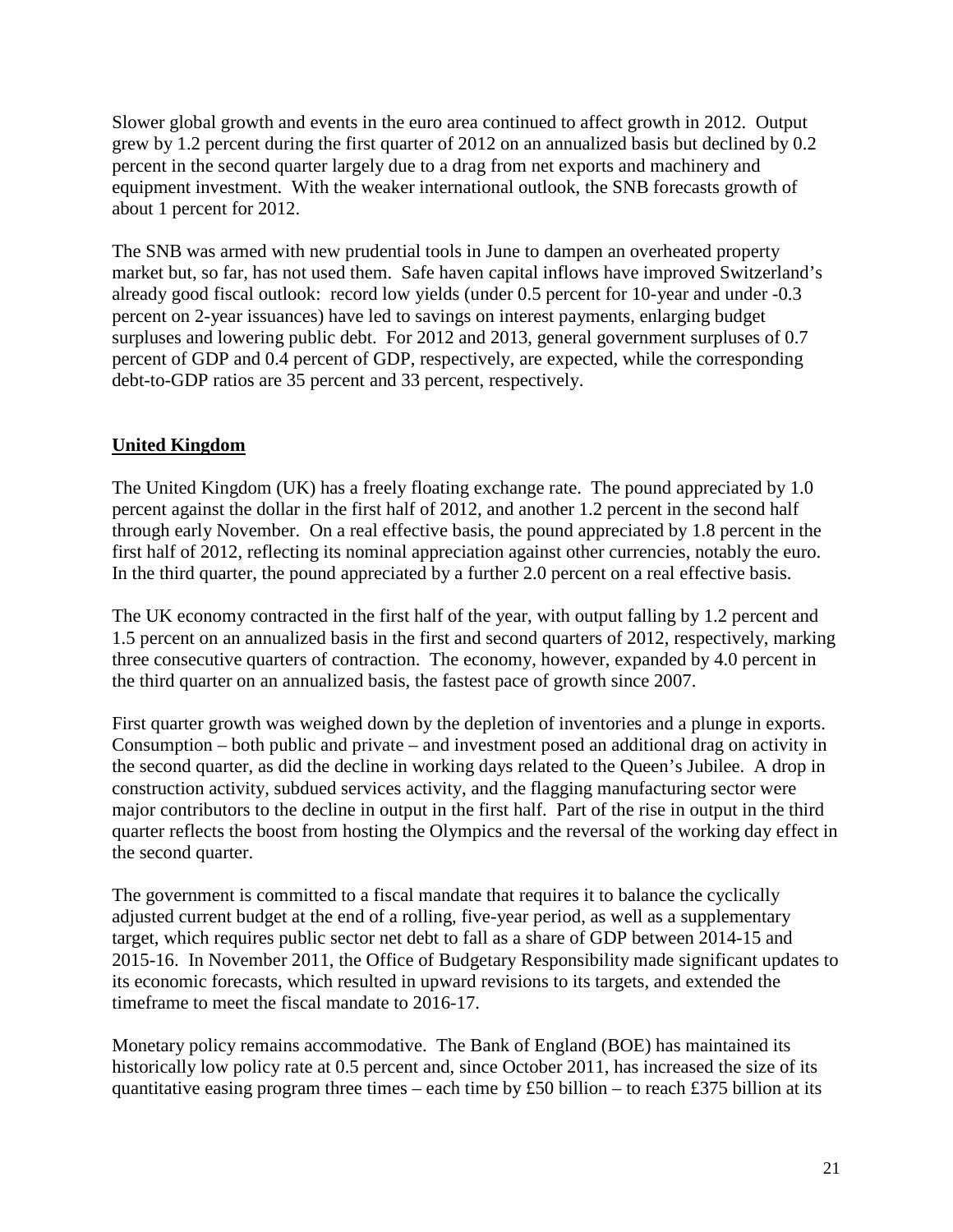July 2012 meeting, and introduced a new program to support bank lending. The rationale for all decisions was similar: the weaker global environment (particularly slower euro area growth), tight credit conditions, weak real household incomes, and fiscal tightening. After peaking at 5.2 percent in September 2011, inflation has fallen and is converging towards the BOE's 2.0 percent target.

After narrowing to 0.8 percent of GDP in the second quarter of 2011, the UK's current account deficit rose sharply in 2012, reaching 5.4 percent of GDP in the second quarter. Exports declined in the first half of 2012 and investment income turned negative for the first times since 2000.

# <span id="page-22-0"></span>*Western Hemisphere*

# <span id="page-22-1"></span>**Brazil**

Brazil typically operates under a floating exchange rate regime, although the authorities have used foreign exchange market intervention, as well as verbal guidance, in addition to capital flow measures, to dampen volatility of the *real*. Recently, the currency has fluctuated in a tight range against the dollar. In early 2012, the *real* appreciated against the dollar, strengthening by nearly 10 percent. From February to late May, it reversed course and depreciated sharply against the dollar, falling by 23.3 percent. Since early July, the *real* has fluctuated within a narrow band between 2.00 and 2.05 to the dollar. Overall, the *real* has depreciated by 9.7 percent against the dollar in 2012 through early November. On a real effective exchange rate basis, the *real* depreciated by 7.8 percent in the first half of 2012, but rose by 0.2 in the third quarter.

The Banco Central do Brasil (BCB) has regularly intervened in foreign exchange markets since February. The central bank purchased \$11.2 billion in dollars in spot markets from February through May. At the end of September, the central bank also had a modest \$2.6 billion long dollar position in the forward market and a \$3.9 billion long dollar position in local currency swaps, a position that commits the central bank to buying dollars in the derivatives market. Between July and September there was a significant swing in the central banks' net position in the swaps market. Foreign exchange reserves have grown by \$26 billion in 2012 to \$369 billion at the end of September.

Brazil has implemented a series of measures to limit capital inflows and upward pressures on the *real* over the past two years. Most notably, in early 2012, the authorities broadened the scope of the 6 percent financial operations tax (IOF) on capital inflows to include medium duration external borrowing (between two and five years), but reversed this measure in June as capital inflows slowed. Net financial inflows year-to-date have been \$58.6 billion, led by foreign direct investment inflows.

In an effort to stimulate economic growth, the BCB has pursued a 14-month monetary easing cycle, with a cumulative 525 basis points in cuts, bringing the official policy rate (SELIC) to an all-time low of 7.25 percent. The authorities have also implemented a number of fiscal stimulus measures, targeting durable consumer goods to boost flagging industrial production. After nearly flat growth in the first two quarters, the economy is expected to accelerate to 4 percent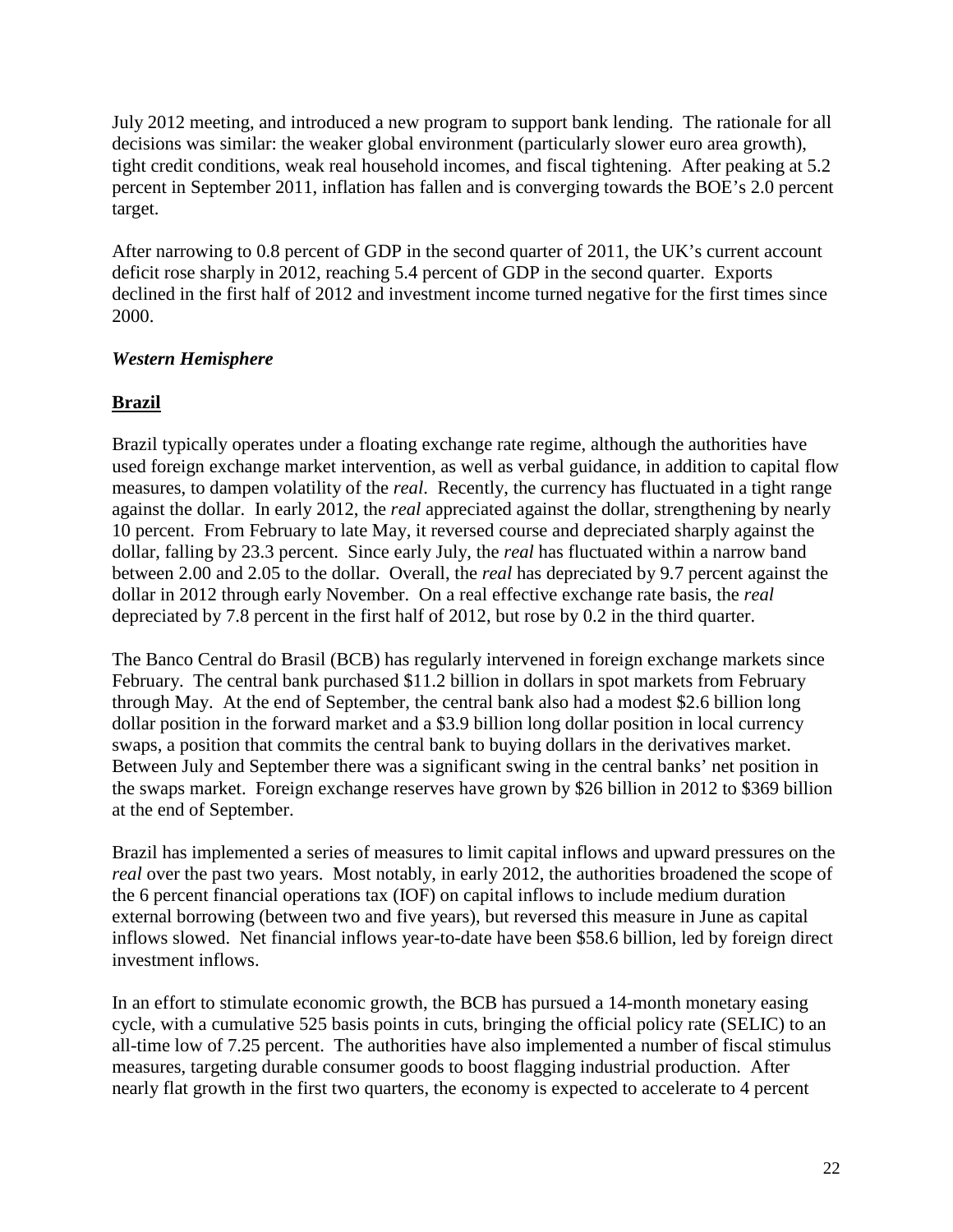annualized growth in the second half as the stimulative measures take hold. The IMF projects the economy will grow by 1.5 in 2012 and 4 percent in 2013.

After reaching 7.4 percent on a year-over-year basis in September 2011 (above the upper limit of the central bank's target band of 4.5 percent  $\pm 2$  percent) inflation has declined, falling to 4.9 percent in September 2012. Persistent high core and services inflation (5.7 percent and 8.2 percent, respectively as of September 2012) indicate that latent inflation pressures remain. Inflation expectations for 2012 and 2013 are around 5.4 percent. Brazil's current account deficit averaged 2.2 percent of GDP in the first half of 2012, remaining around this level since 2010.

# <span id="page-23-0"></span>**Canada**

Canada maintains a flexible exchange rate and employs an inflation-targeting monetary policy regime. The Canadian dollar appreciated against the U.S. dollar early in 2012 but declined in May to end the first half 0.4 percent stronger. In the third quarter, the currency appreciated by an additional 3.3 percent but has fallen by 1.6 percent against the dollar in October and early November. On a real effective basis, the Canadian dollar appreciated by 0.1 percent in the first half of 2012 and an additional 3.7 percent in the third quarter. The appreciation of the Canadian dollar has occurred amid rising prices for its commodities exports, combined with a relatively stable domestic economic outlook.

The Canadian economy grew by 1.8 percent on an annualized basis in the first quarter of 2012 and by 1.9 percent in the second quarter. Private consumption expenditure growth has moderated considerably, slowing to 0.8 percent in the second quarter, while investment has maintained a relatively high rate of growth, rising 5.8 and 4.9 percent in the first and second quarters, respectively. The Bank of Canada has reduced its 2012 GDP growth forecast to 2.1 percent.

Canada's current account deficit widened to 4.0 percent of GDP in the first half of 2012. Exports slowed due largely to moderating demand in the United States, Canada's largest trading partner. Imports continued to rise as a result of capital goods and vehicles imports.

The government has continued fiscal consolidation but late in 2011 pushed back by one year the goal of returning to fiscal balance, which is now forecast to occur by the end of FY2015. The Bank of Canada has maintained its policy rate at 1.0 percent since September 2010, citing subdued core inflation and concerns about the external outlook. The Bank of Canada's target for inflation is 2 percent. Headline inflation decelerated to 2.0 percent in the first half of 2012, down from 2.9 percent in the second half of 2011 on a year-over-year basis, with core inflation of 2.0 percent. Core inflation slowed further in the third quarter of 2012, down to 1.3 percent on a year over year basis in September.

# <span id="page-23-1"></span>**Mexico**

Mexico has a flexible exchange rate and employs an inflation-targeting monetary policy regime. The peso rose by 4.1 percent against the dollar in the first half of 2012 and an additional 3.8 percent in the third quarter of 2012. The peso reversed course in October and early November,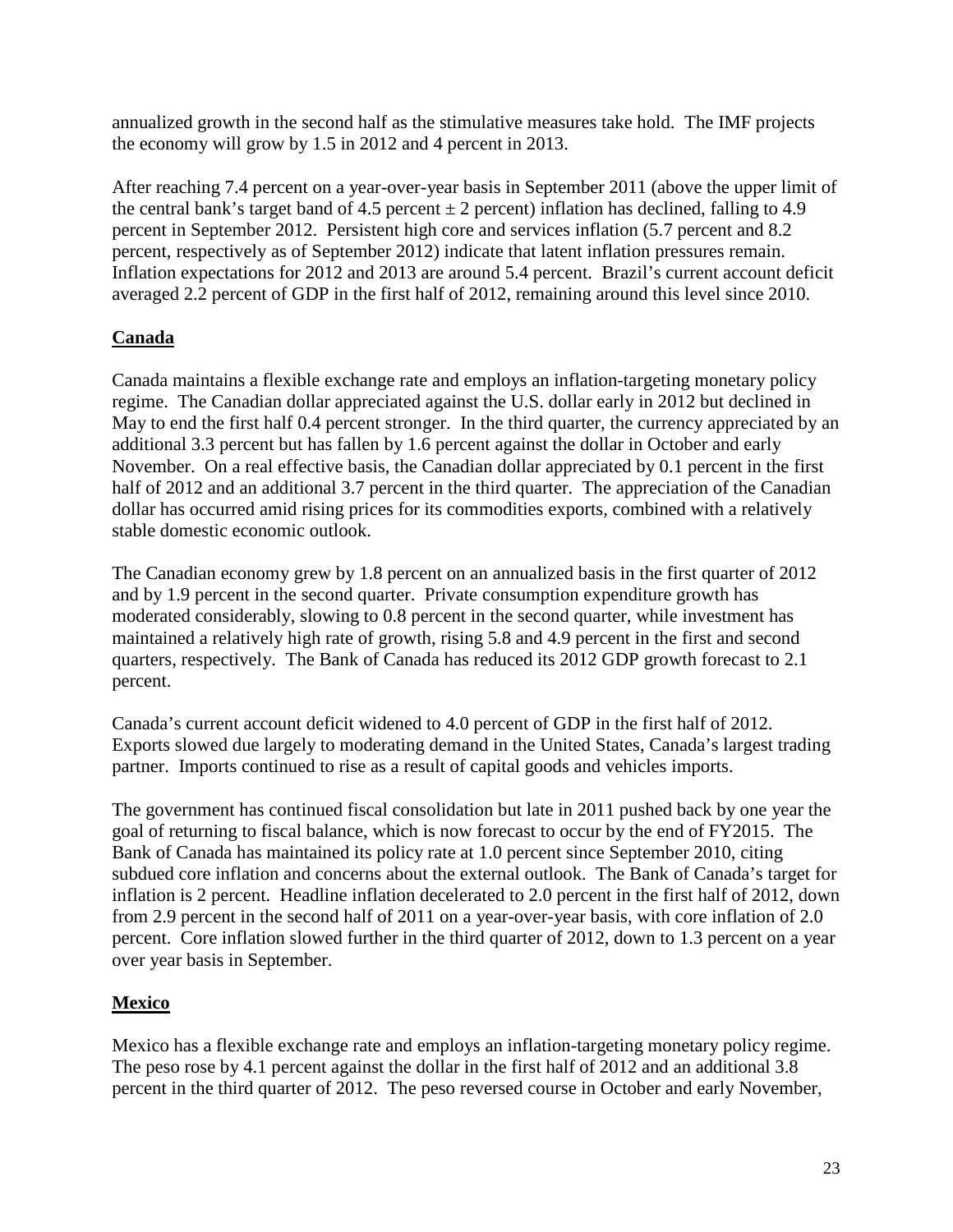depreciating by 2.6 percent against the dollar. On a real effective basis, the peso depreciated by 0.8 percent in the first half of 2012. In the third quarter of 2012, however, the peso appreciated by 7.4 percent on a real effective basis.

Mexico's foreign exchange reserves increased \$12.3 billion in the first half of 2012, reaching a total of \$149 billion. Virtually all of this increase was driven by foreign exchange inflows from the state-owned oil company, Pemex. The Bank of Mexico discontinued its monthly auctions of options to purchase foreign exchange, in November 2011, which had previously allowed Mexico to gradually purchase foreign exchange when the peso was on an appreciating trend. In conjunction with this announcement and as a measure to support liquidity in the foreign exchange market, the Bank of Mexico indicated that it would auction up to \$400 million in foreign exchange on any day in which the peso depreciated against the dollar by more than 2 percent. The Bank sold \$365 million dollars during May 2012 in response to sharp depreciations in the exchange rate. In December 2010, Mexico obtained an augmented precautionary Flexible Credit Line (FCL) from the IMF equivalent to \$72 billion, up from \$48 billion previously. As of the early November 2012, Mexico had not drawn on this line.

Real GDP growth strengthened in the first half of 2012, expanding 4.9 percent and 3.6 percent (annualized) in the first and second quarters, respectively. Private consumption continues to drive the gains in the rate of economic growth. While there are indications of an export-led slowdown in the second and third quarters, domestic demand appears to be holding firm.

The Bank of Mexico has maintained an accommodative monetary policy stance, keeping its target interest rate at 4.5 percent since July 2009. Headline inflation accelerated significantly in mid-2012, reaching 4.8 percent as of September (on a year-over-year basis). However, core inflation and inflation expectations remain contained. The Bank of Mexico maintains an inflation target of 3 percent, with a band of plus or minus 1 percent.

Mexico's current account posted a modest 0.6 percent of GDP surplus in the first quarter, but returned to deficit (0.7 percent of GDP) in the second quarter. A decline in exports accounted for most of the deterioration, offset to some degree by a decline in imports.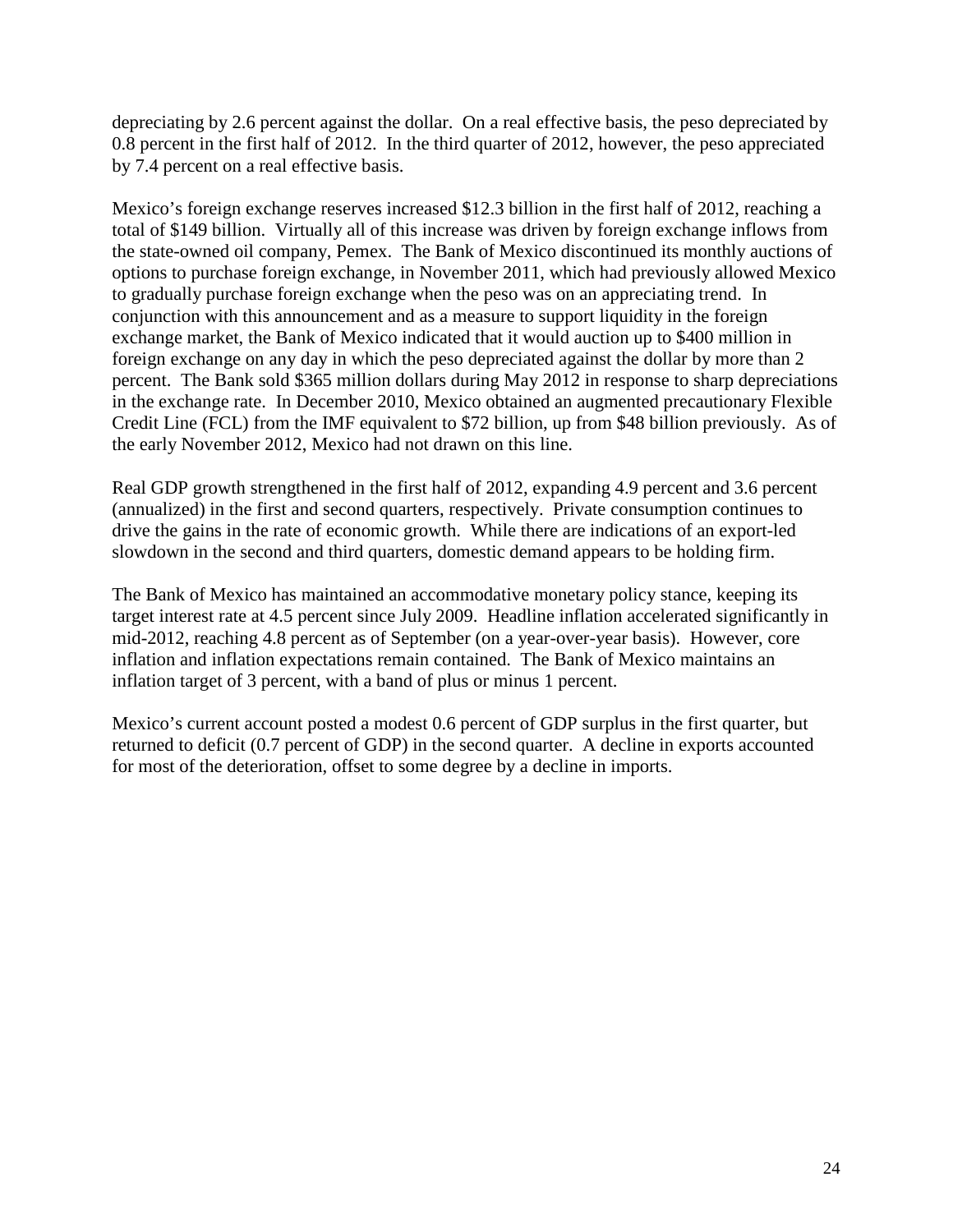# **Glossary of Key Terms in the Report**

<span id="page-25-0"></span>**Bilateral Real Exchange Rate –** The bilateral exchange rate adjusted for inflation in the two countries, usually consumer price inflation.

**Exchange Rate**– The price at which one currency can be exchanged for another. Also referred to as the bilateral exchange rate.

**Exchange Rate Regime –**The manner or rules under which a country manages the exchange rate of its currency, particularly the extent to which it intervenes in the foreign exchange market. Exchange rate regimes range from floating to pegged.

**Floating (Flexible) Exchange Rate** – A regime under which the foreign exchange rate of a currency is fully determined by the market with intervention from the government or central bank being used sparingly.

**International Reserves**– Foreign assets held by the central bank that can be used to finance the balance of payments and for intervention in the exchange market. Foreign assets consist of gold, Special Drawing Rights (SDRs), and foreign currency (most of which is held in short-term government securities). The latter are used for intervention in the foreign exchange markets.

**Intervention –** The purchase or sale of a country's currency in the foreign exchange market by a government entity (typically a central bank) in order to influence its exchange rate. Purchases involve the exchange of a country's foreign currency reserves for its own currency, reducing foreign currency reserves. Sales involve the exchange of a country's own currency for a foreign currency, increasing its foreign currency reserves. Interventions may be sterilized or unsterilized.

**Managed Float**– A regime under which a country establishes no predetermined path for the exchange rate but the central bank frequently intervenes to influence the movement of the exchange rate against a particular currency or group of currencies. Some central banks explain this as a policy to smooth fluctuations in exchange markets without changing the trend of the exchange rate.

**Nominal Effective Exchange Rate** (NEER) – A measure of the overall value of a currency relative to a set of other currencies. The effective exchange rate is an index calculated as a weighted average of bilateral exchange rates. The weight given to each country's currency in the index typically reflects the amount of trade with that country.

**Pegged (Fixed) Exchange Rate** – A regime under which a country maintains a fixed rate of exchange between its currency and another currency or a basket of currencies. Typically the exchange rate is allowed to move within a narrow predetermined (although not always announced) band. Pegs are maintained through a variety of measures including capital controls and intervention.